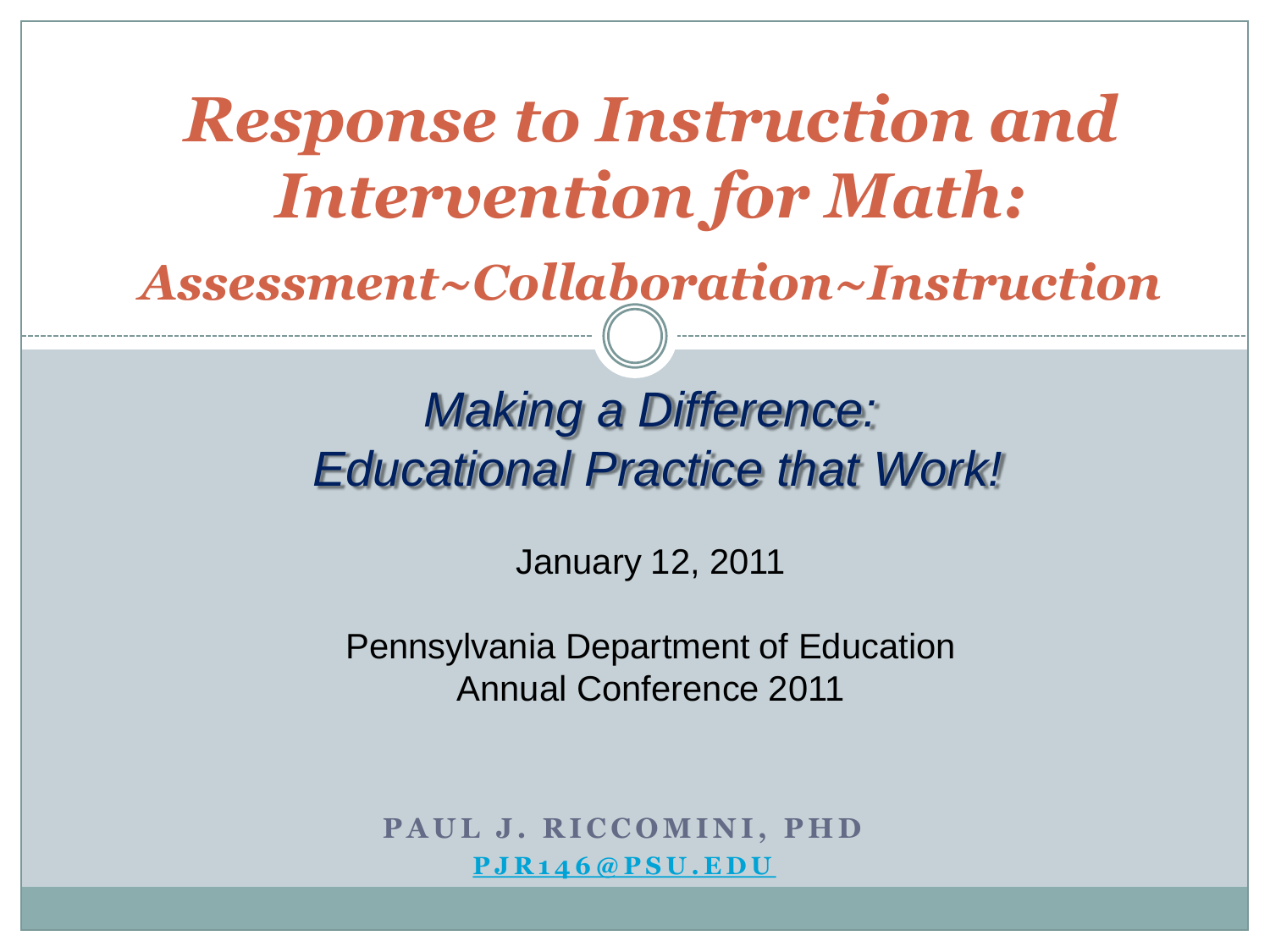#### **Overview**

#### RTII Overview

- Instructional Foundations
	- NMAP 2008 Final Report
	- IES RtI Math Practice Guide
- Tier I and II Instructional Supports
	- Scaffolding Problem Solving
	- Facilitating Thinking aloud
	- Spaced Learning Overtime
	- Interleave Worked out Solutions
- Conclusion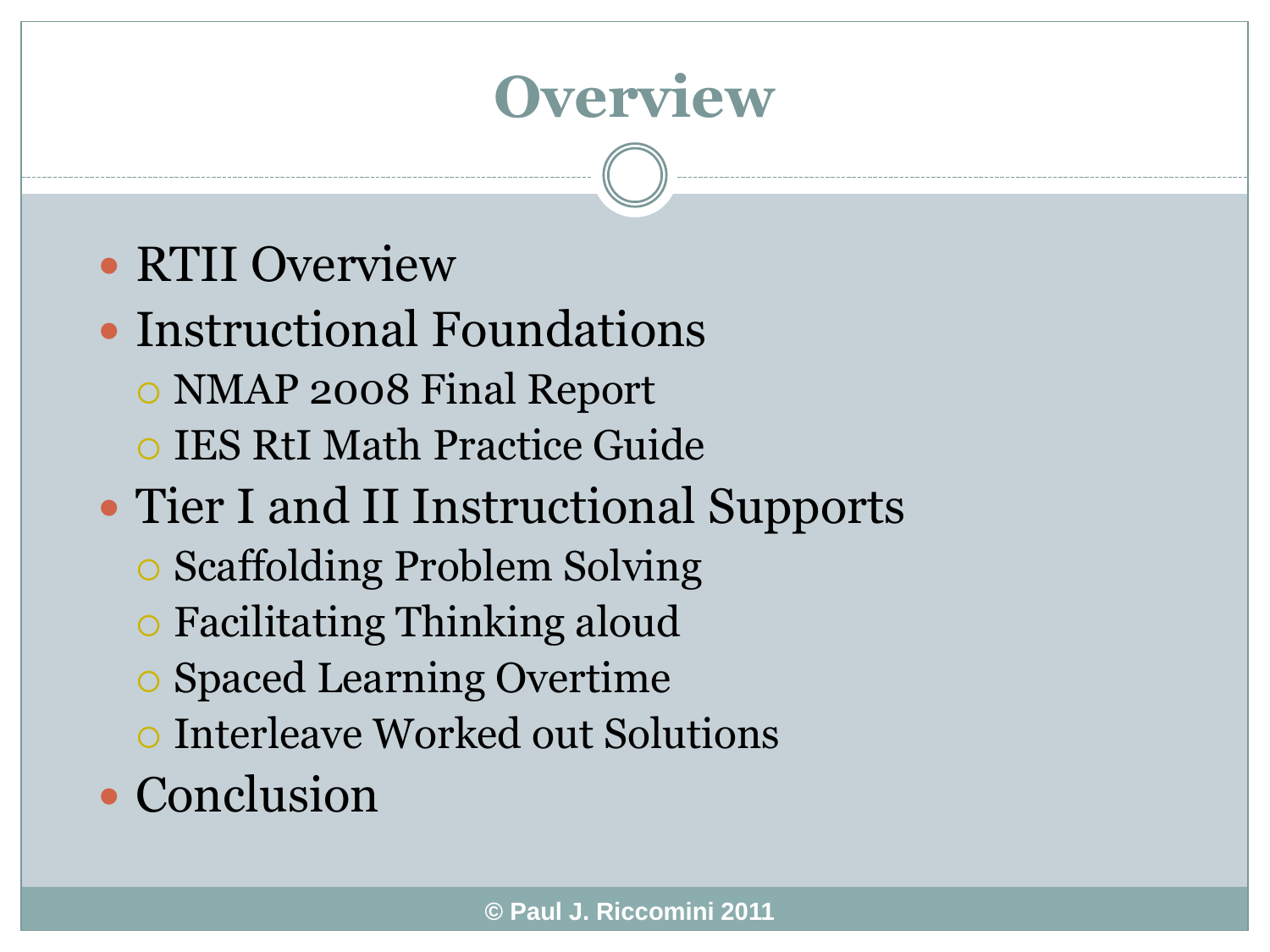# **U.S. Math Performance**

#### **The 2005 & 2007 National Assessment of Educational Progress (NAEP) reported:**

- 15% of Grade 4 students scored below the basic level
- 25% of Grade 8 students scored below the basic level
- 36% of Grade 12 students scored below the basic level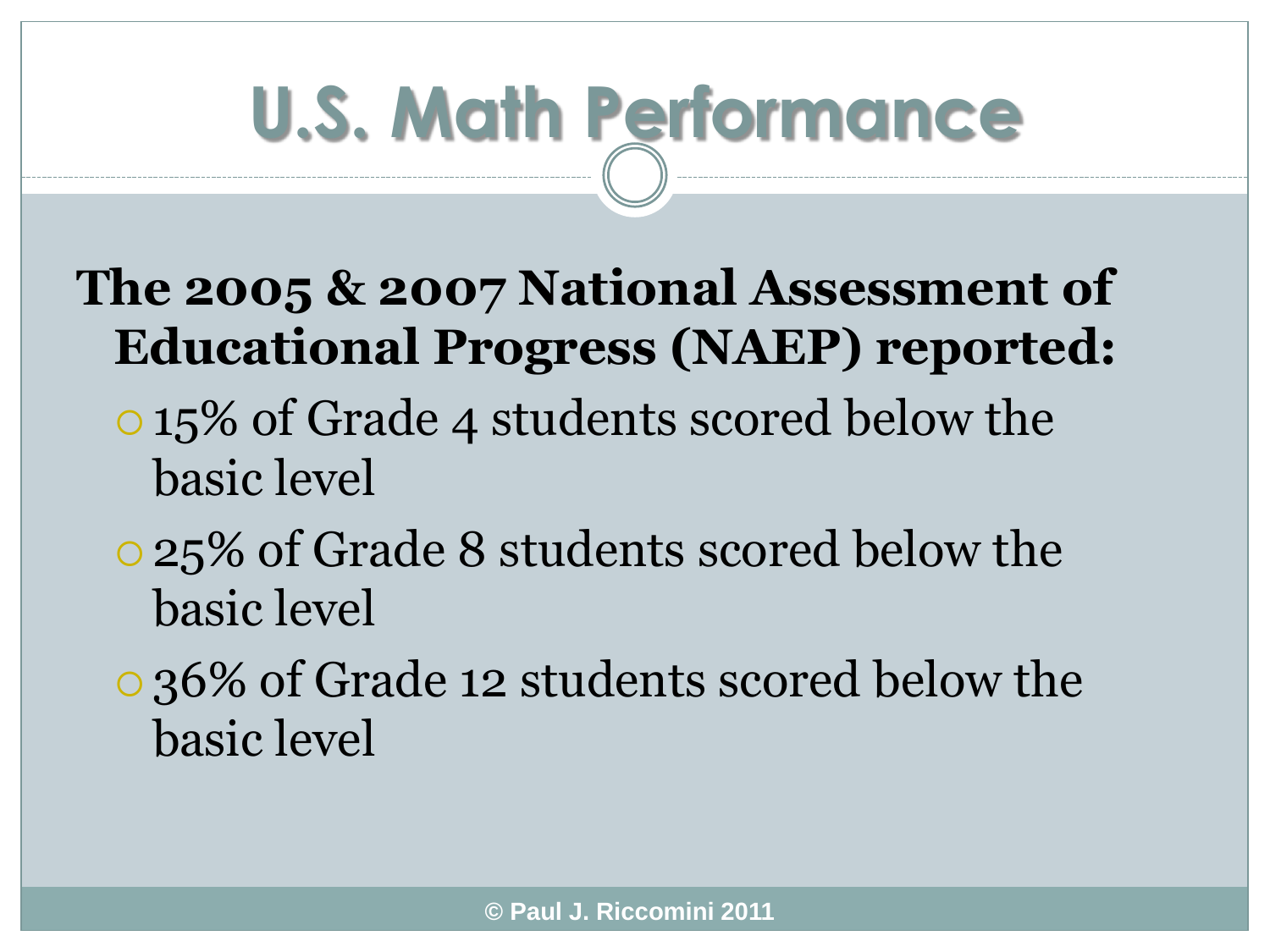#### **U.S. Math Performance**

#### **The 2005 & 2007 National Assessment of Educational Progress (NAEP) reported:**

- 40% of Grade 4 students with disabilities scored below the basic level
- 66% of Grade 8 students with disabilities scored below the basic level
- 83% of Grade 12 students with disabilities scored below the basic level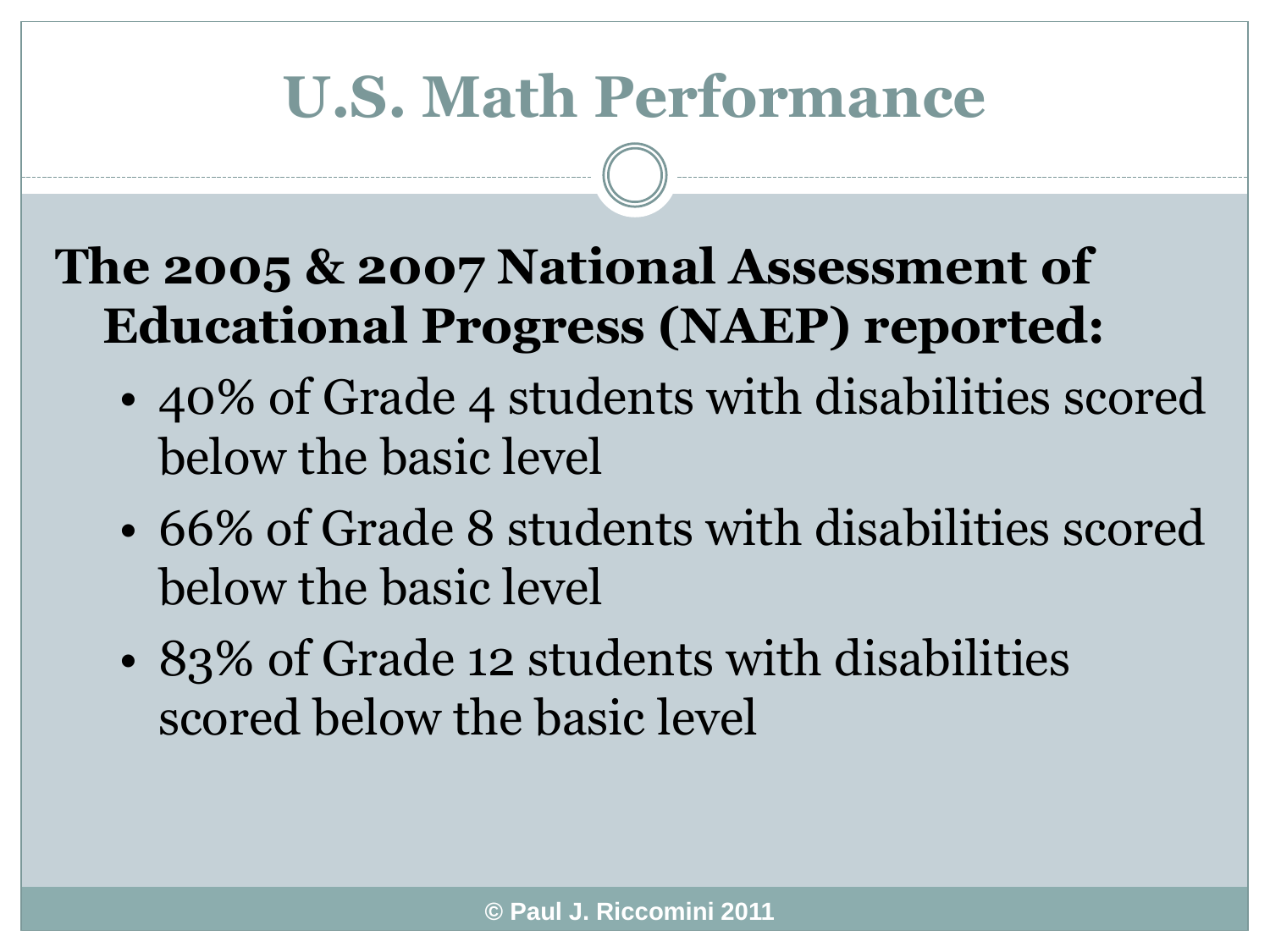## **U.S. Math Performance**

- International comparisons
- Low fractions of proficiency on NAEP
- Falling proficiency at higher grades
- Heavy remedial demand upon entry into college
- Achievement gap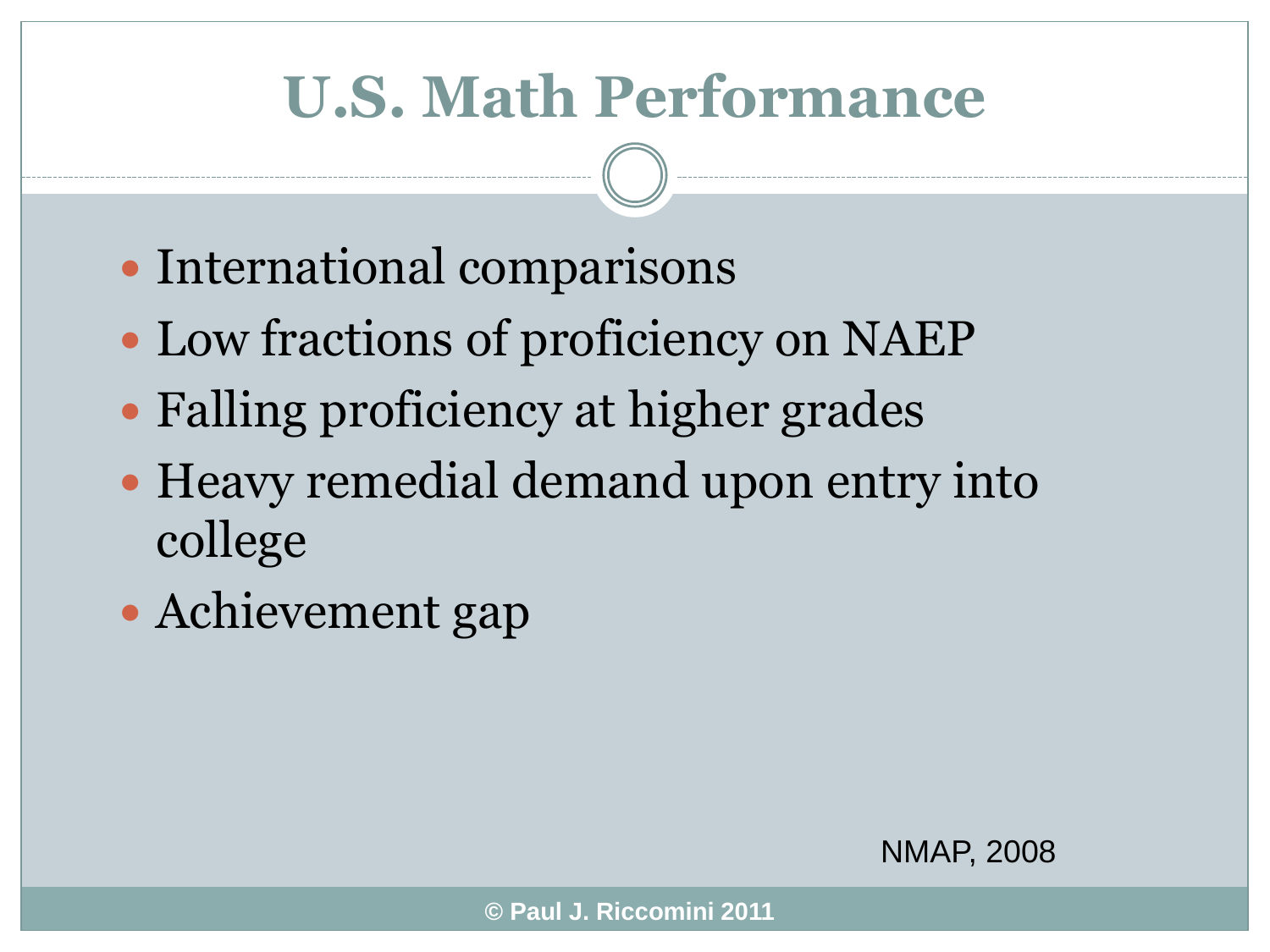# **Mathematics Performance**

#### **Translated to Real World Performance**

- 78% of adults cannot explain how to compute interest paid on a loan
- 71% cannot calculate miles per gallon
- 58% cannot calculate a 10% tip
- 27% of 8<sup>th</sup> graders could not correctly shade 1/3 of a rectangle
- 45% could not solve a word problem that required dividing fractions

Mathematics Advisory Panel Final Report, 2008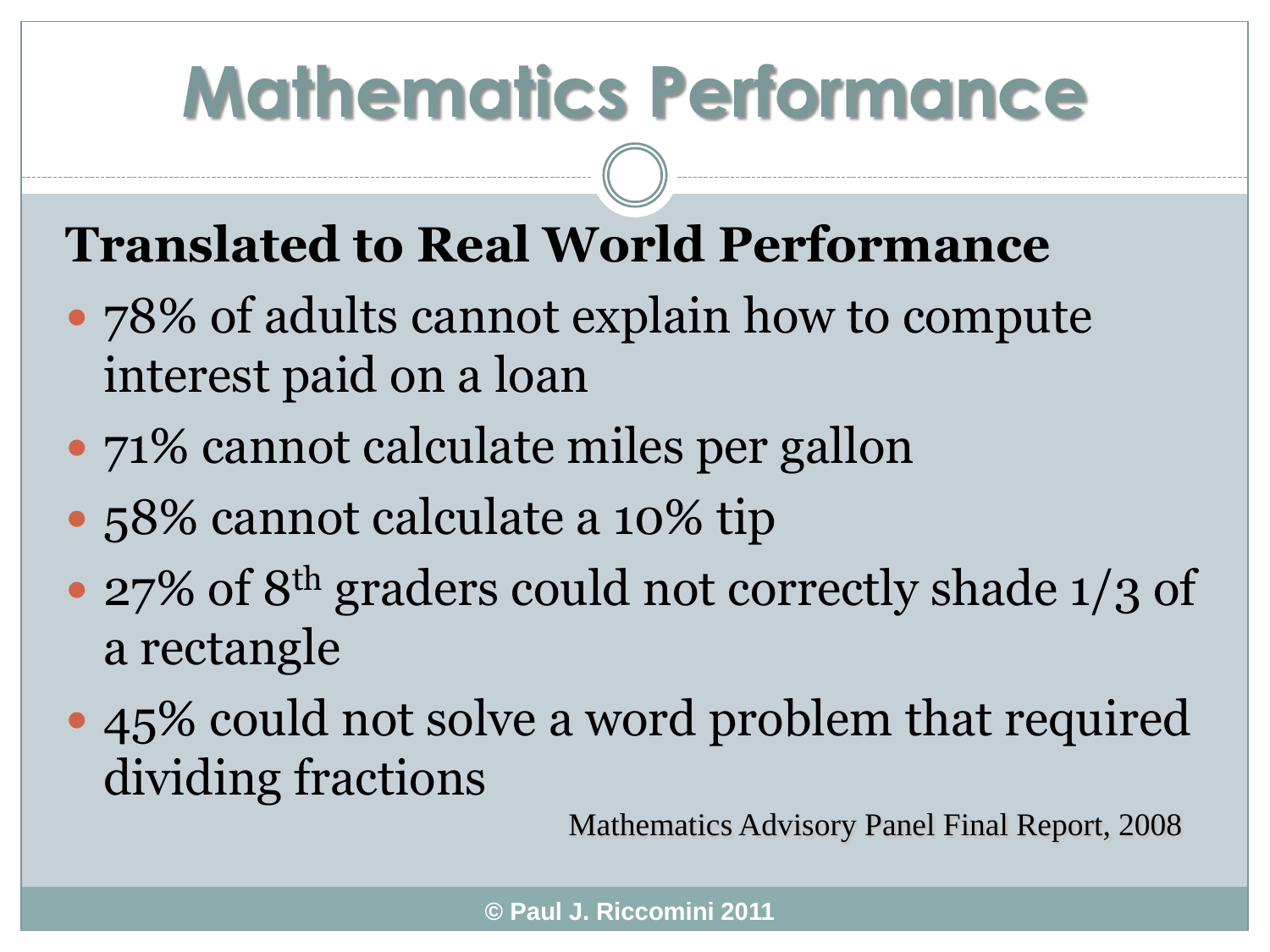## **RTII Components**

- 1. Belief System\*\*\*
- 2. Universal Screening
- 3. Progress Monitoring
- 4. Instructional Tiers
- 5. Research-Based Instruction and Interventions
- 6. Educational Decisions
- 7. Ongoing Evaluation and Refinement Procedures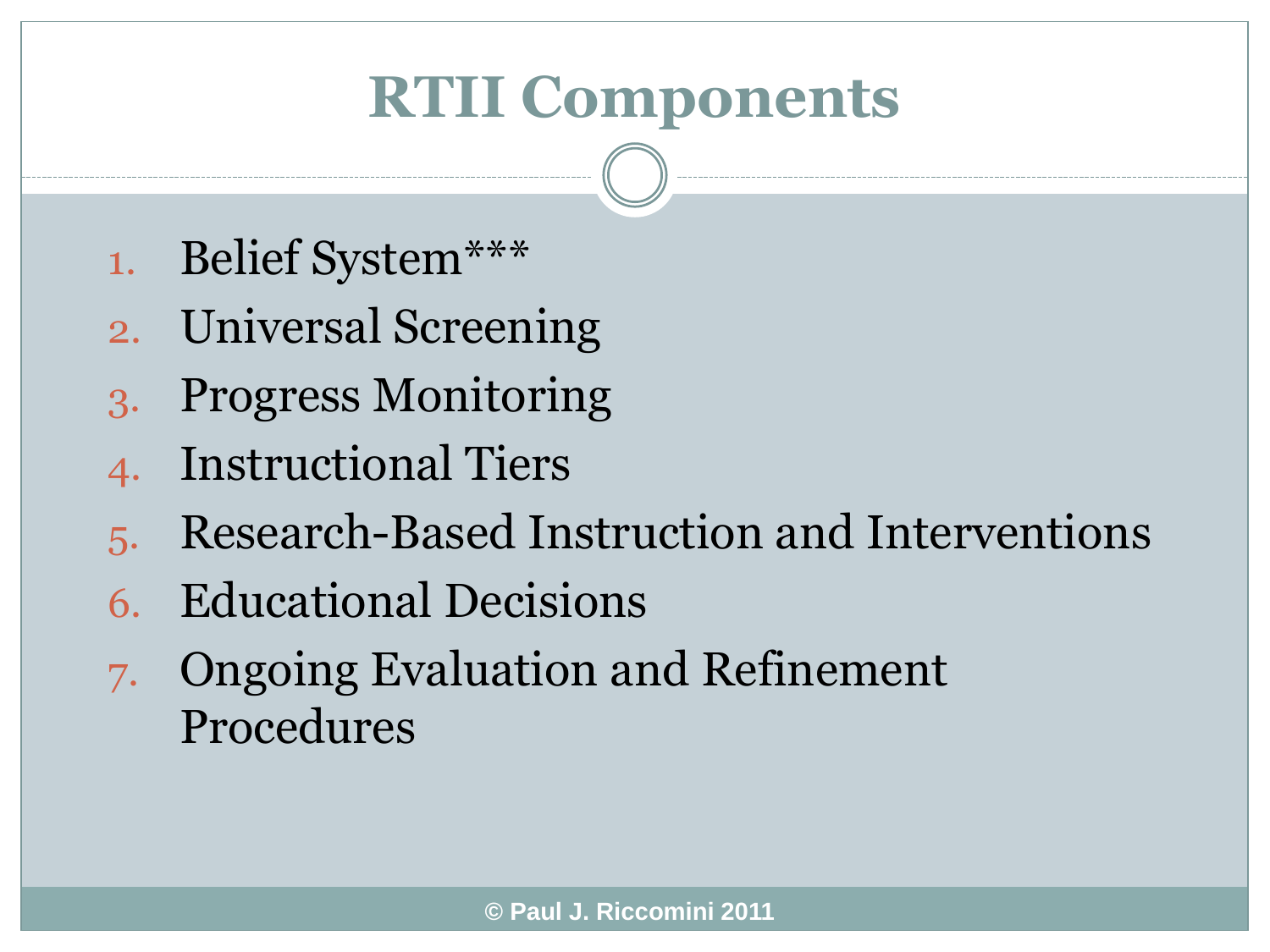#### **RTII Belief System**

#### **Four Core Beliefs**

1. All Students can be Mathematically Proficient

2. All Students need a High-Quality Mathematics Program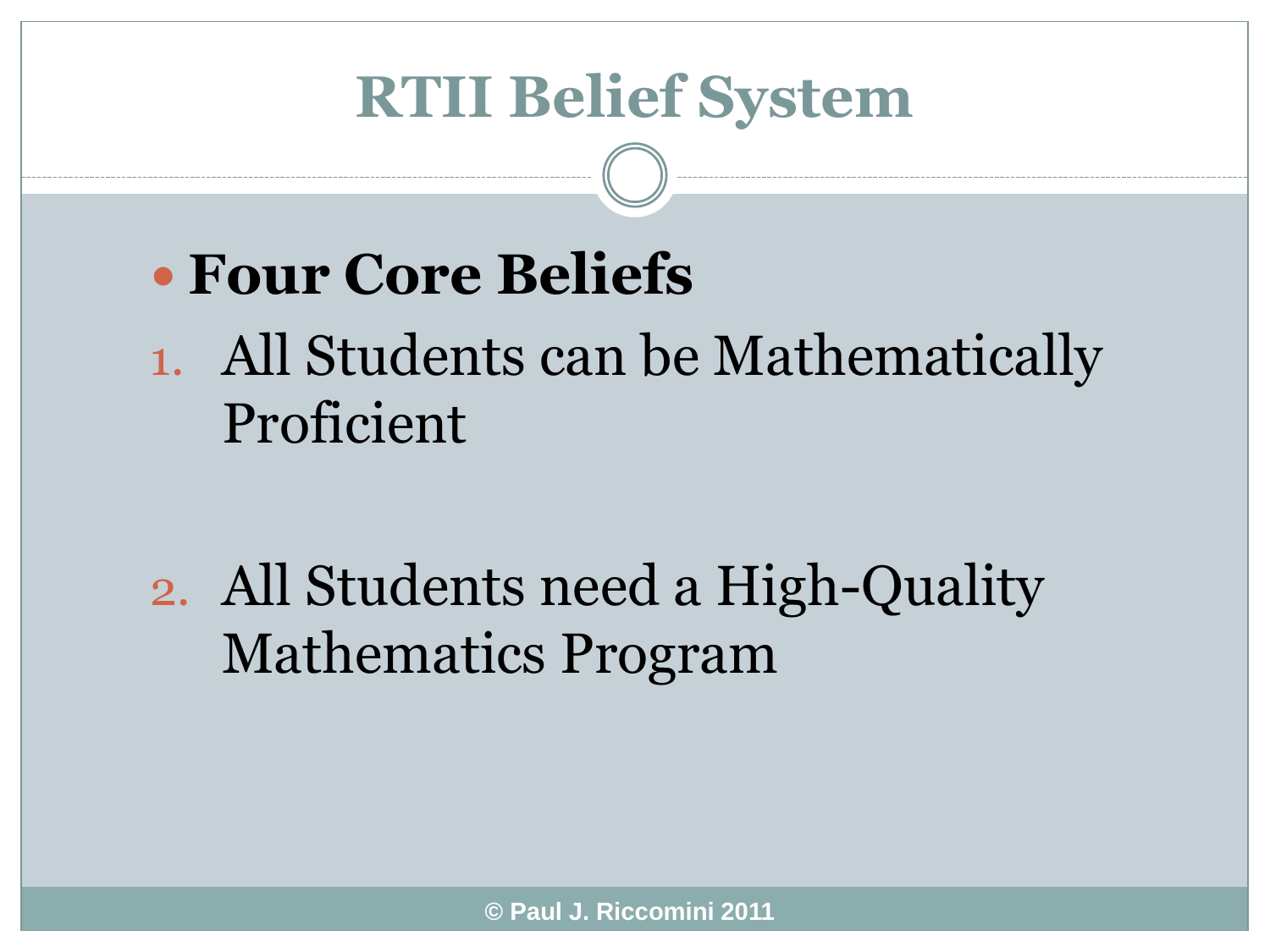# **RTII Belief System**

#### **Four Core Beliefs**

3. Effective Mathematics Programs must teach *conceptual understanding*, *computational fluency*, *factual knowledge*, and *problem solving skills*

4. Effective *Instruction Matters* and Significantly Impacts Student learning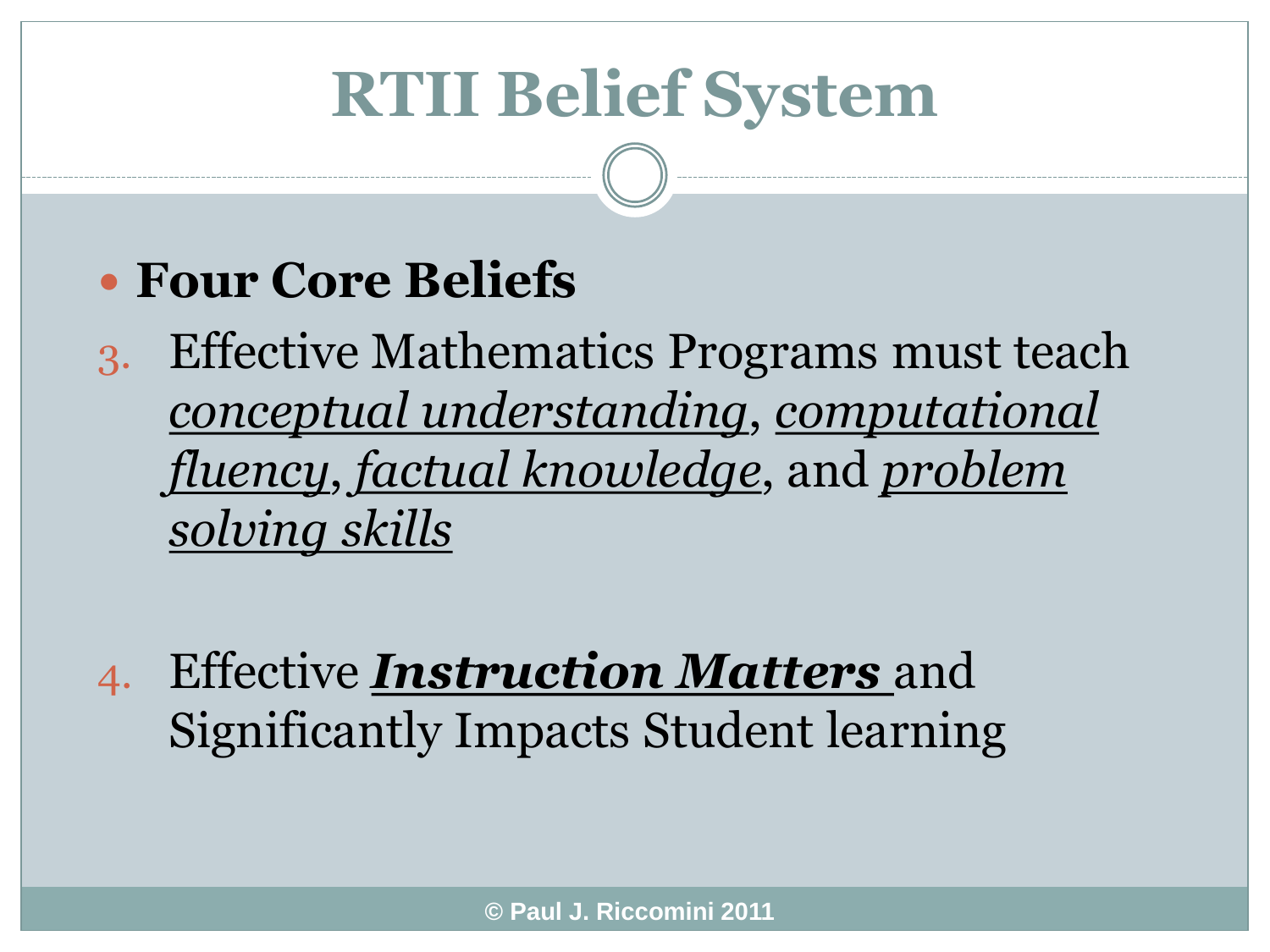# **RTII Universal Screening**

- Assessment used to measure all students' progress at least 3 to 4 times a year
- Used to identify those students in need of more intensive instruction
- The screening measures are relatively short and simple to administer and score (10 minutes)
- Both general and special education teachers are vested in the use of assessment data for instructional decisions.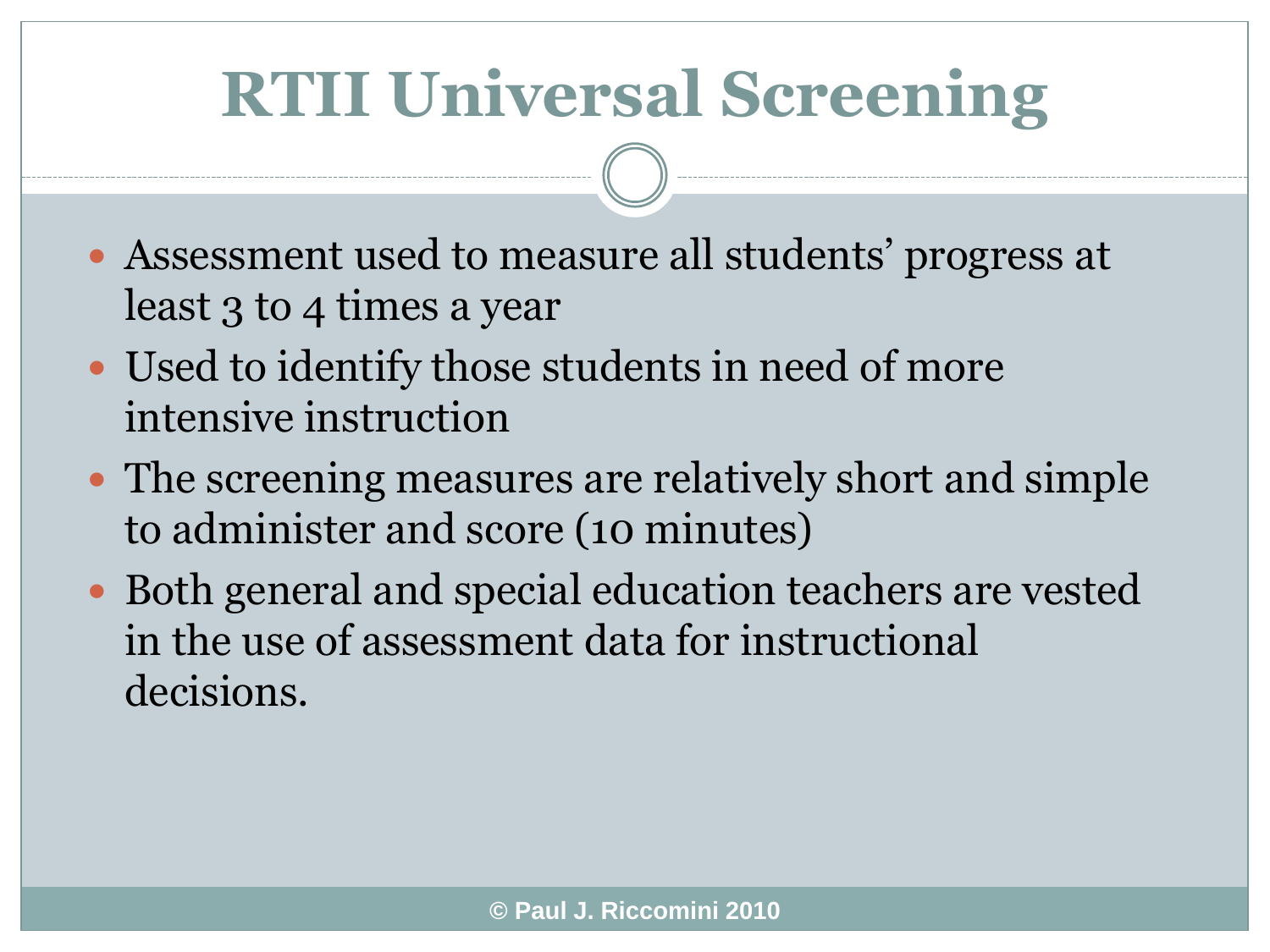# **RTII Progress Monitoring**

- Assessment similar (or the same) as universal screening measures
- More frequent progress monitoring of those students in need of more intervention (weekly to bi-weekly)
- Student data is used to determine effectiveness of instructional programs and interventions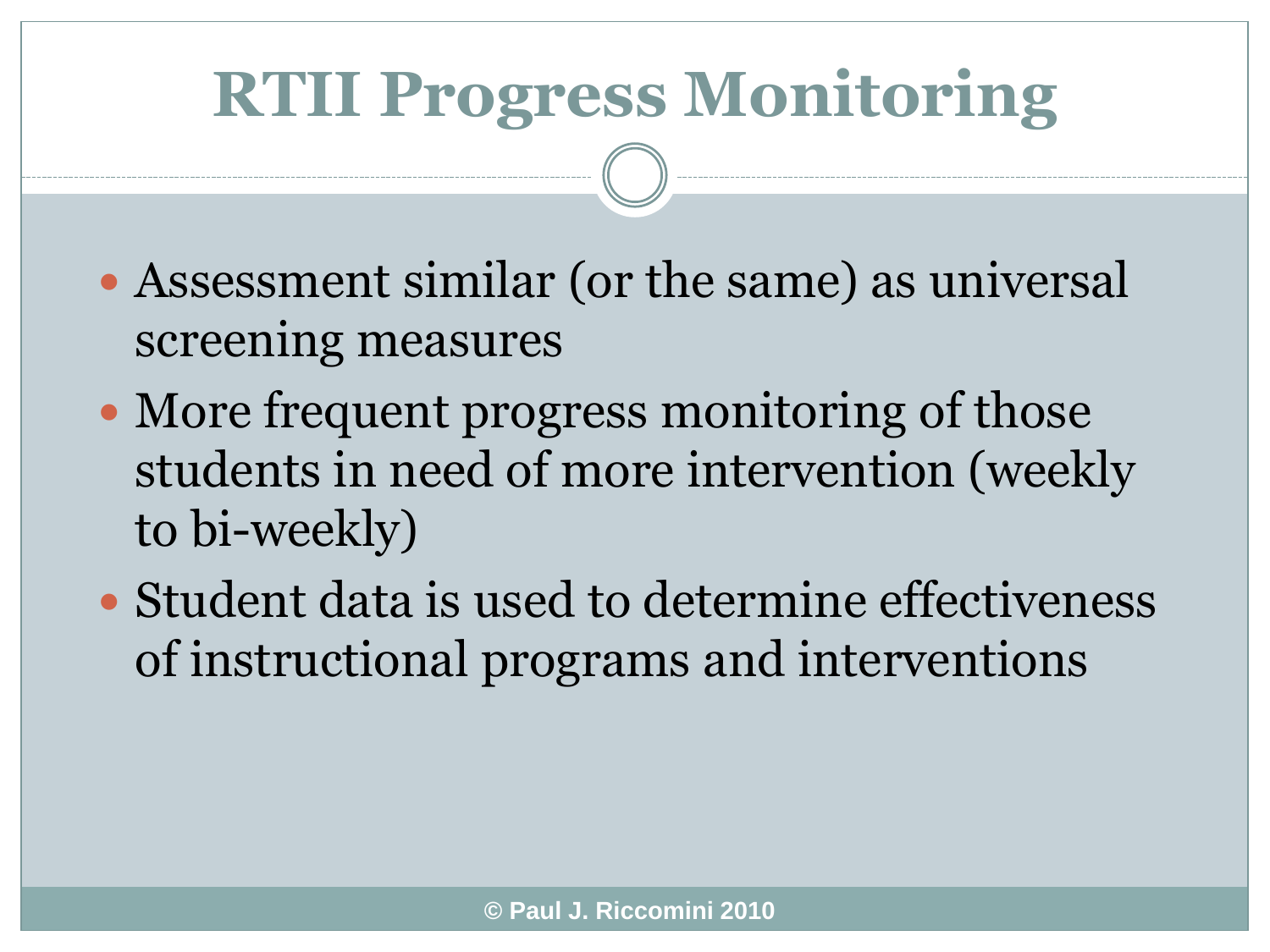### **RTII Instructional Tiers**

- **Tier 3** additional instruction should be given to students who do not benefit from tier 2. Interventions should be delivered 1:1 or in small groups and should include specialized personnel.
	- **Tier 2 –** additional instruction should be given to students who demonstrate weak progress. Interventions typically take 20-40 minutes per day, 4-5 times per week.
- **Tier 1**  high quality instruction and universal screening. High quality has a broad meaning. However, it means that at least 80% of your students are achieving on grade level.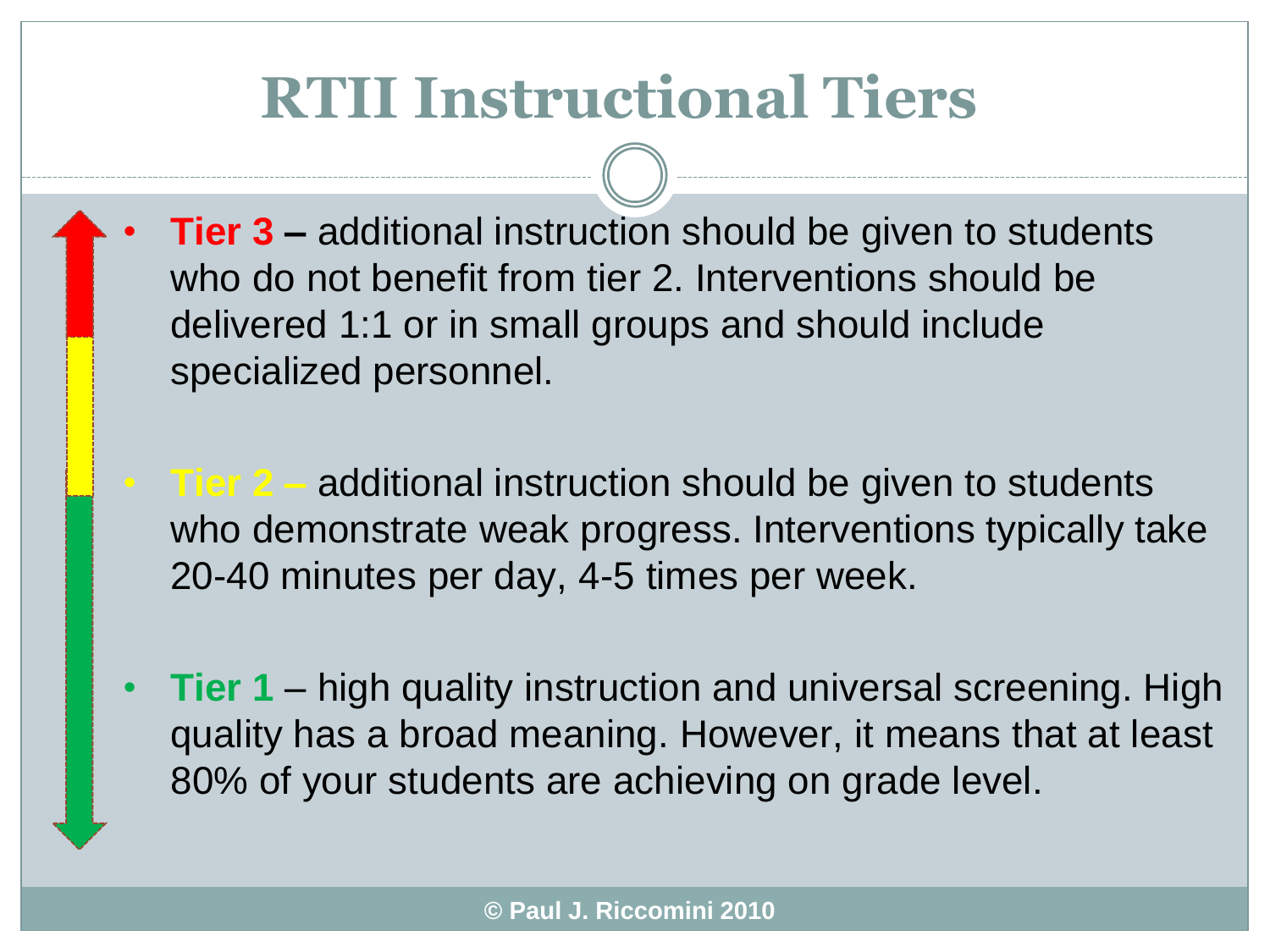## **RTII Educational Decisions**

- Since the RtI process is based on the collection of scientific data, districts are afforded the opportunity to make decisions pertaining to various educational procedures:
	- effectiveness of instructional program-Core curriculum and instruction,
	- effectiveness of interventions in all Tiers
	- $\circ$  determination of when an intervention is required and/or no longer required,
	- progress towards end of year learning goals, and
	- o eligibility for special education.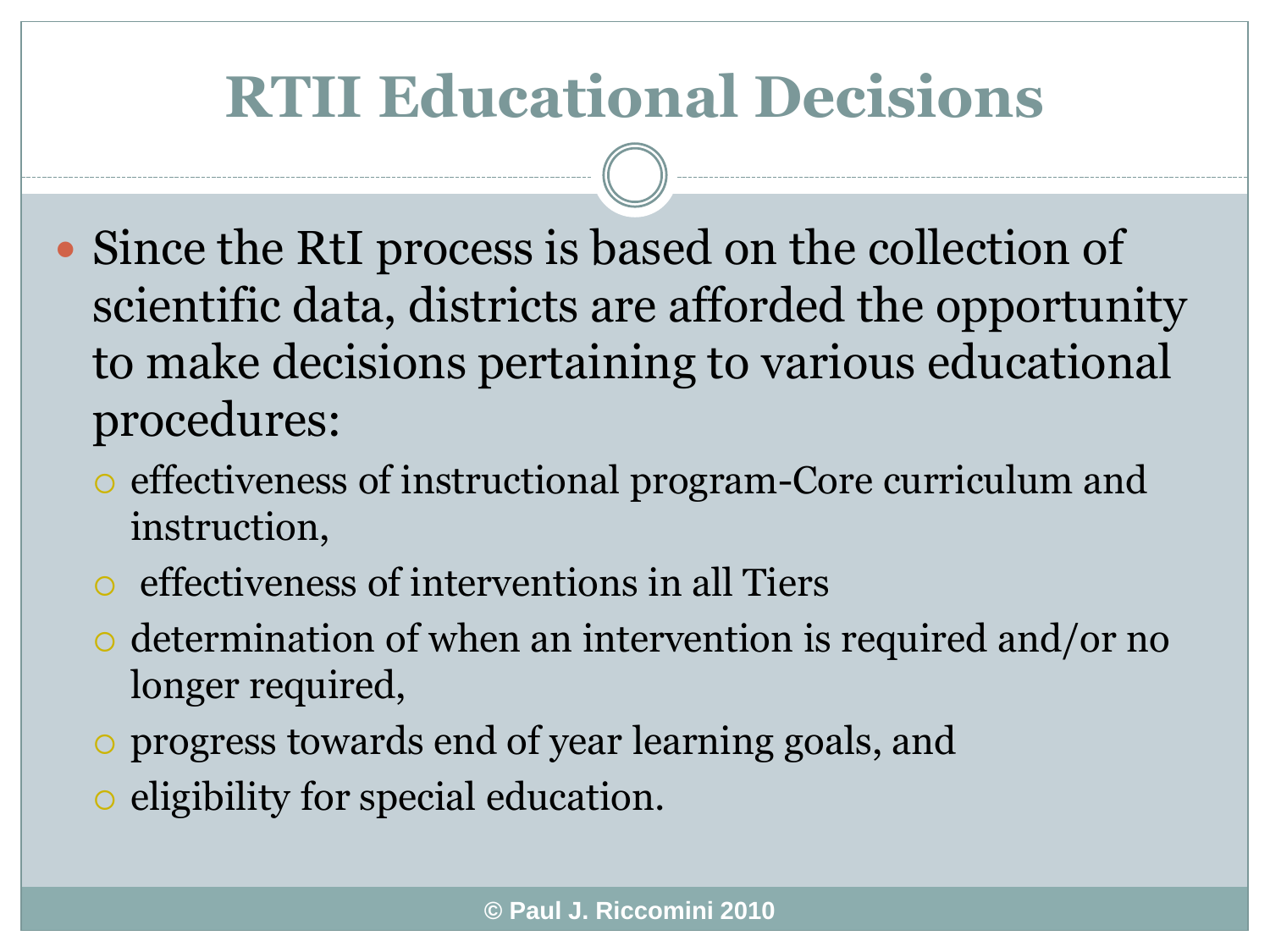## **RTII Research-Based Instruction & Intervention**

- Research based instruction and interventions become the foundation of the core mathematics program
- Selection of curricular materials and interventions is guided by high quality research evidence and "philosophy"
- Decisions based on student instructional needs, learning characteristics, and content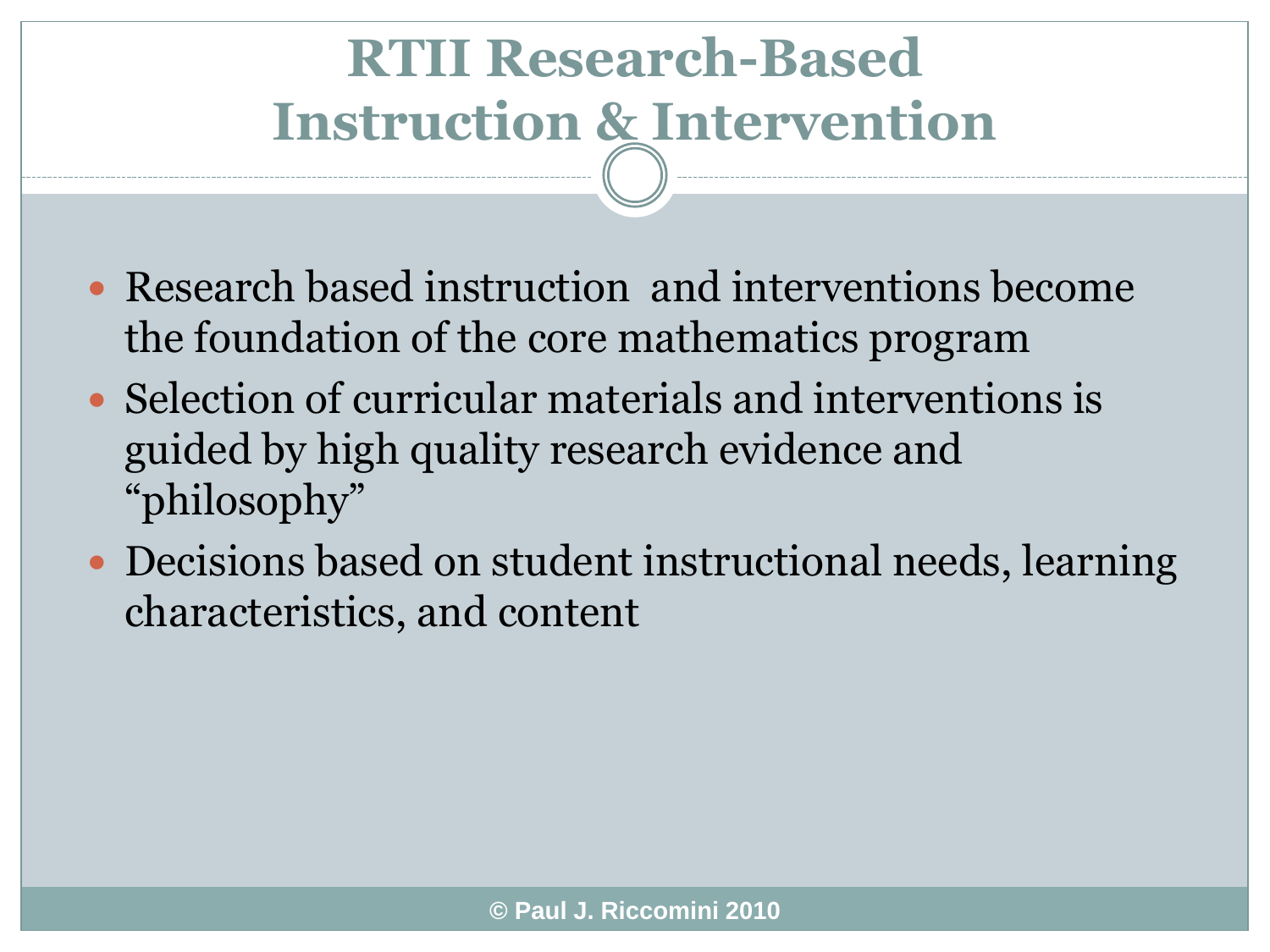# **Guidelines for RTII implementation**

15

- General education drives Tier 1 instruction, thus general education must use *research-validated instructional practices , interventions, and curriculum*
	- NMAP 2008 Recommendations
	- IES RTI Math Practice Guide (k-8)
- Progress monitoring is used to monitor the academic performance of *everyone* in school
- Require *collaboration and consultation* between stakeholders and services
- A *student performance data* must be collected for each student who progresses through tiers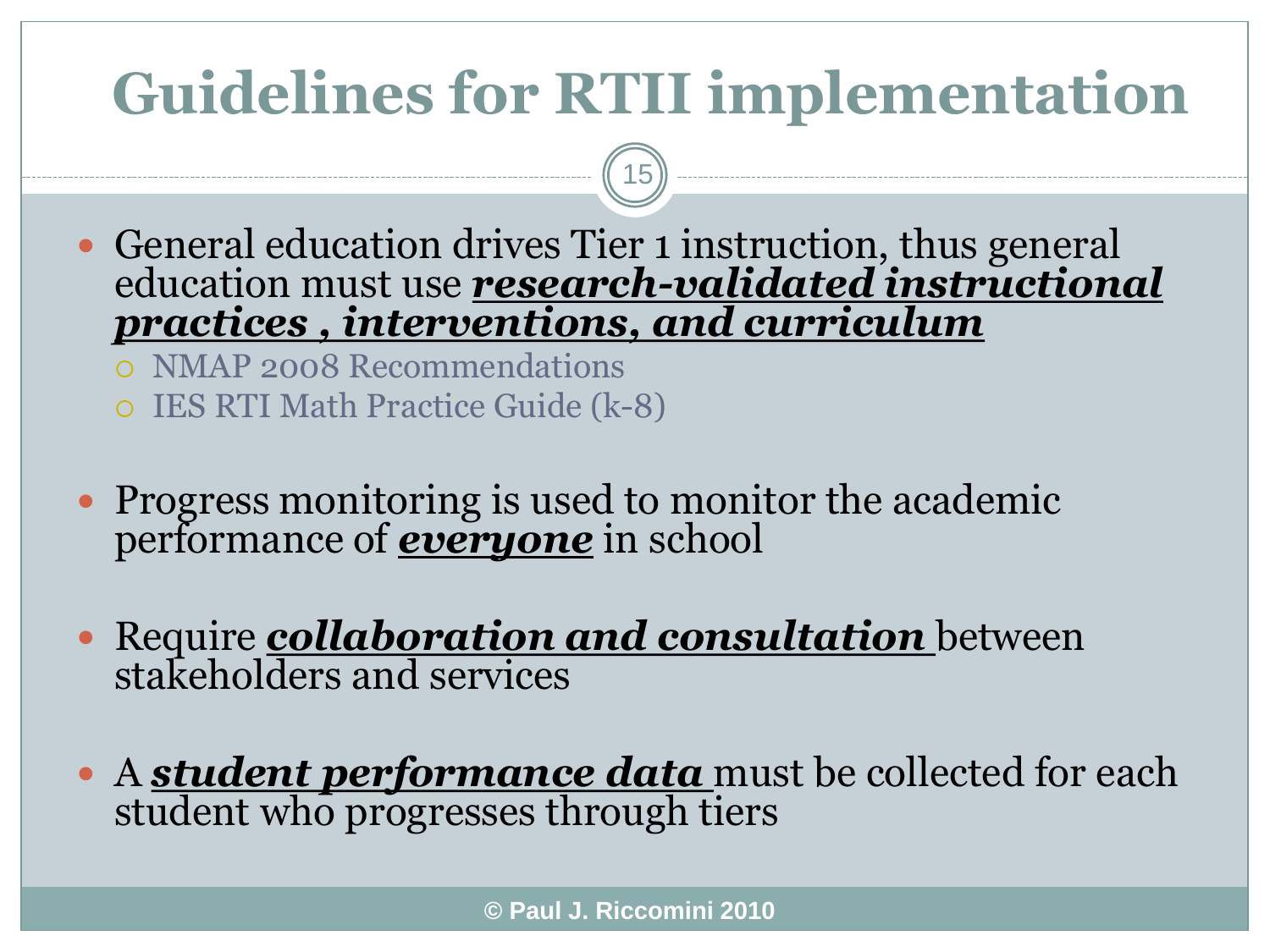### Foundations for Success National Mathematics Advisory Panel

#### **FINAL REPORT, MARCH 2008**

Select Slides taken from the NMAP-Final Report Presentation available at: **<http://www.ed.gov/MathPanel>**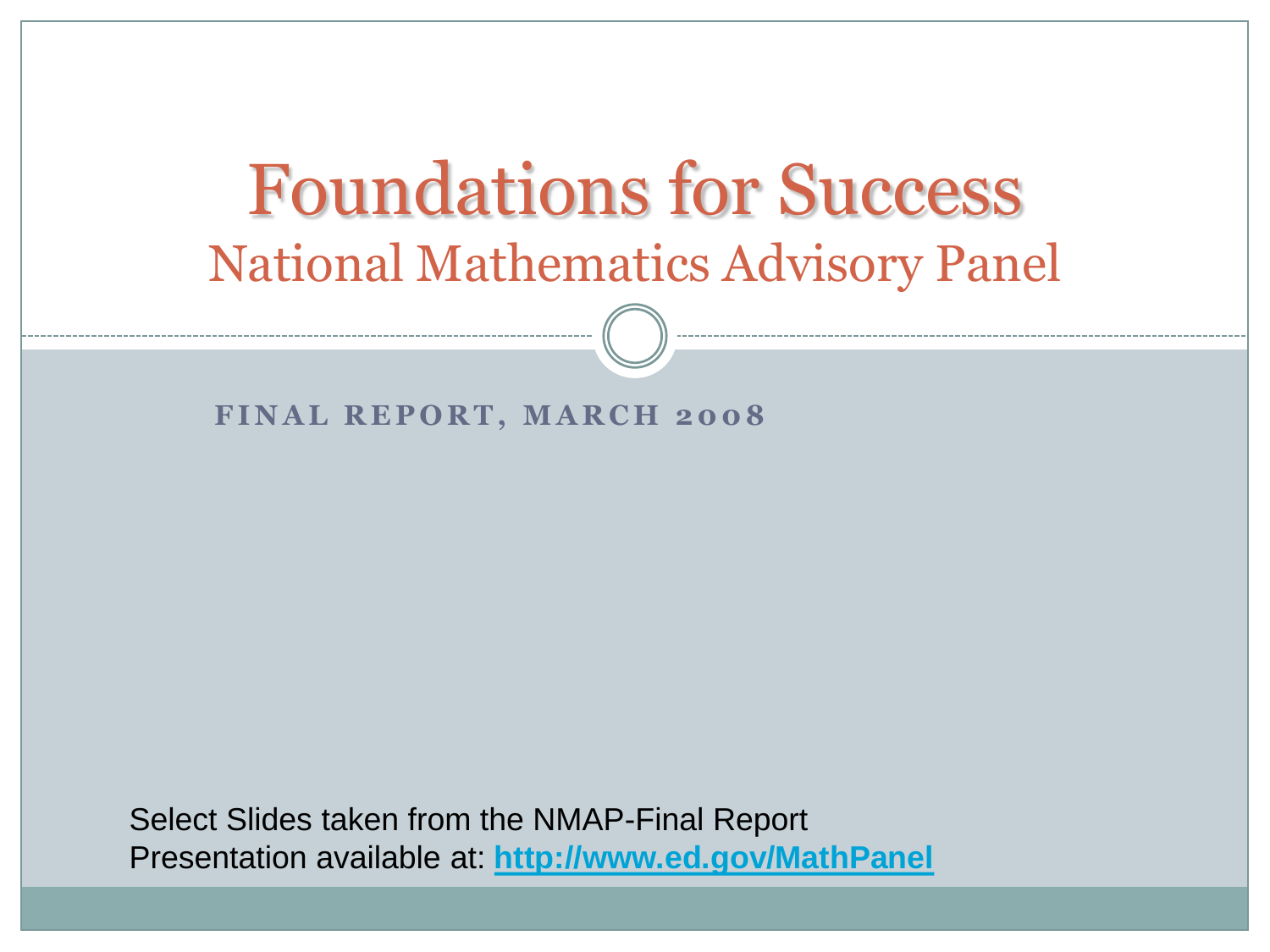# **Learning Processes**

- To prepare students for Algebra, the curriculum must *simultaneously* develop *conceptual understanding*, *computational fluency*, *factual knowledge* and *problem solving skills*.
- Limitations in the ability to keep many things in mind (*workingmemory*) can hinder mathematics performance.
	- *Practice* can offset this through automatic recall, which results in less information to keep in mind and frees attention for new aspects of material at hand.
	- Learning is most effective when *practice is combined with instruction* on related concepts.
	- Conceptual understanding *promotes transfer* of learning to new problems and better long-term retention.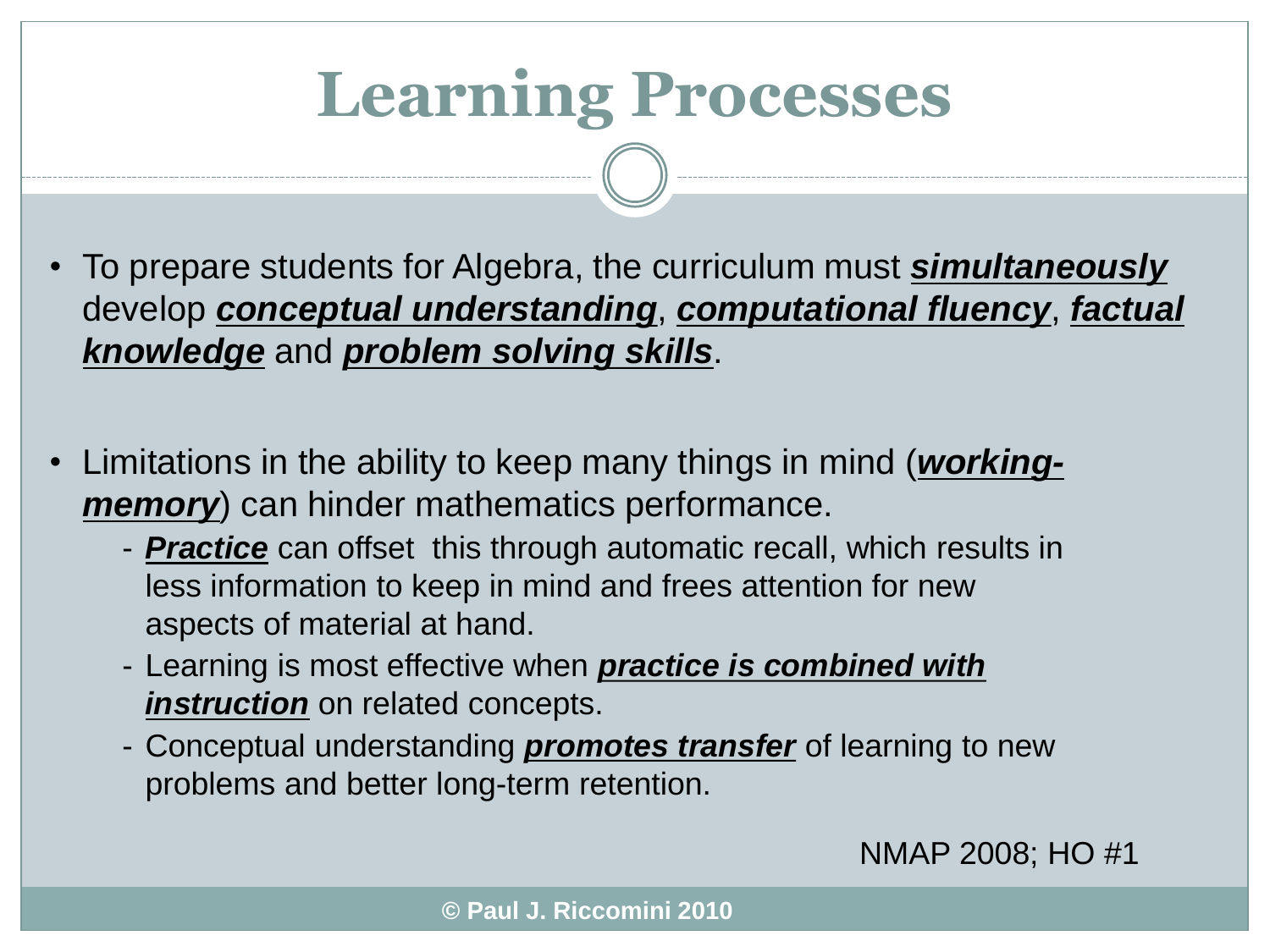# **Instructional Practices**

Instructional practice *should be informed by high quality research,* when available, and by the best professional judgment and experience of accomplished classroom teachers.

• All-encompassing recommendations that instruction should be *student-centered* or *teacher-directed are not supported by research.*

NMAP 2008; HO #1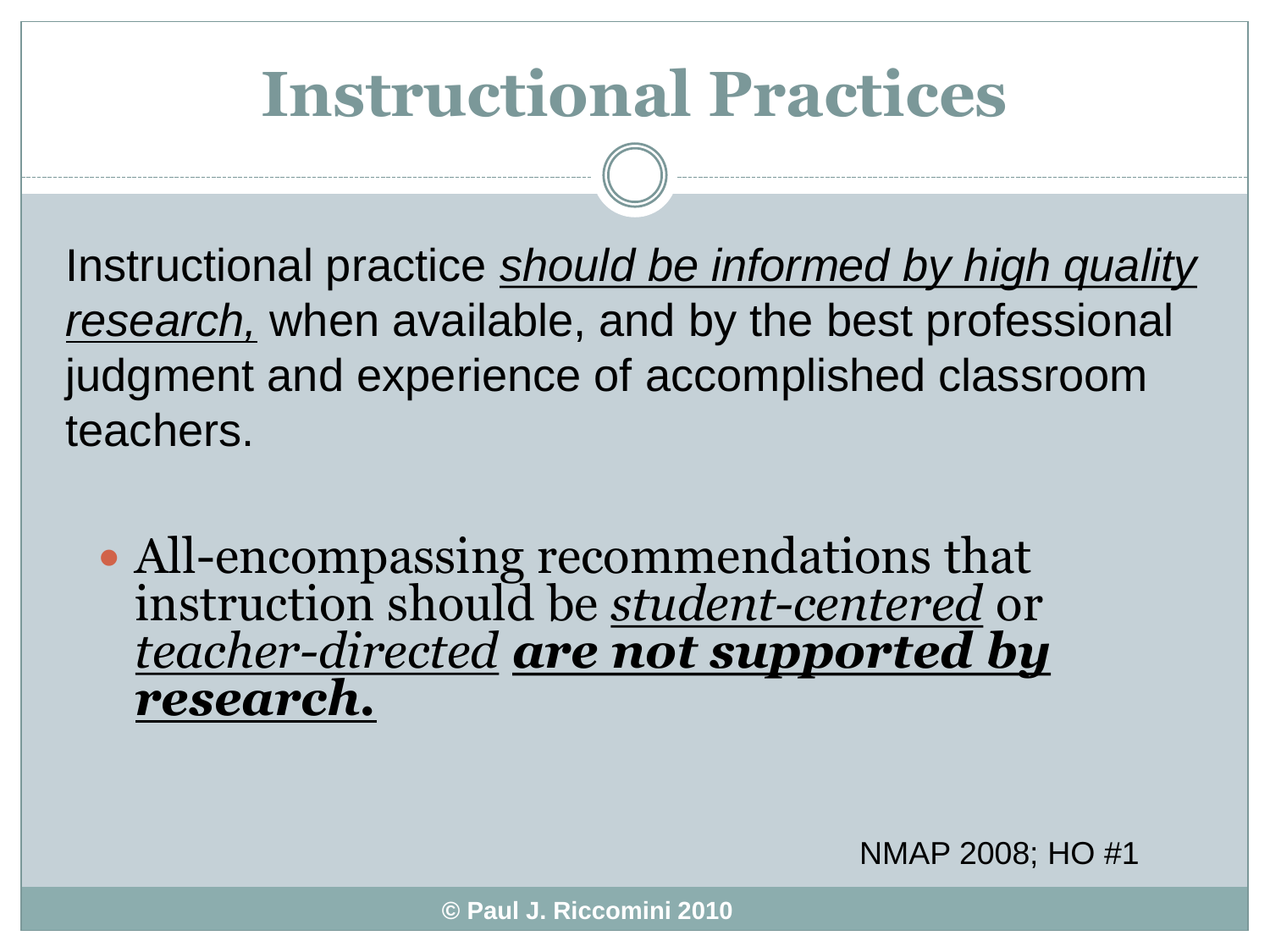# **Instructional Practices**

**Research on students who are** *low achievers, have difficulties in mathematics, or have learning disabilities* **related to mathematics tells us that the effective practice includes:**

- *Explicit methods of instruction available on a regular basis*
- *Clear problem solving models*
- *Carefully orchestrated examples/ sequences of examples.*
- *Concrete objects to understand abstract representations and notation***.**
- *Participatory thinking aloud by students and teachers.*

NMAP 2008; HO #1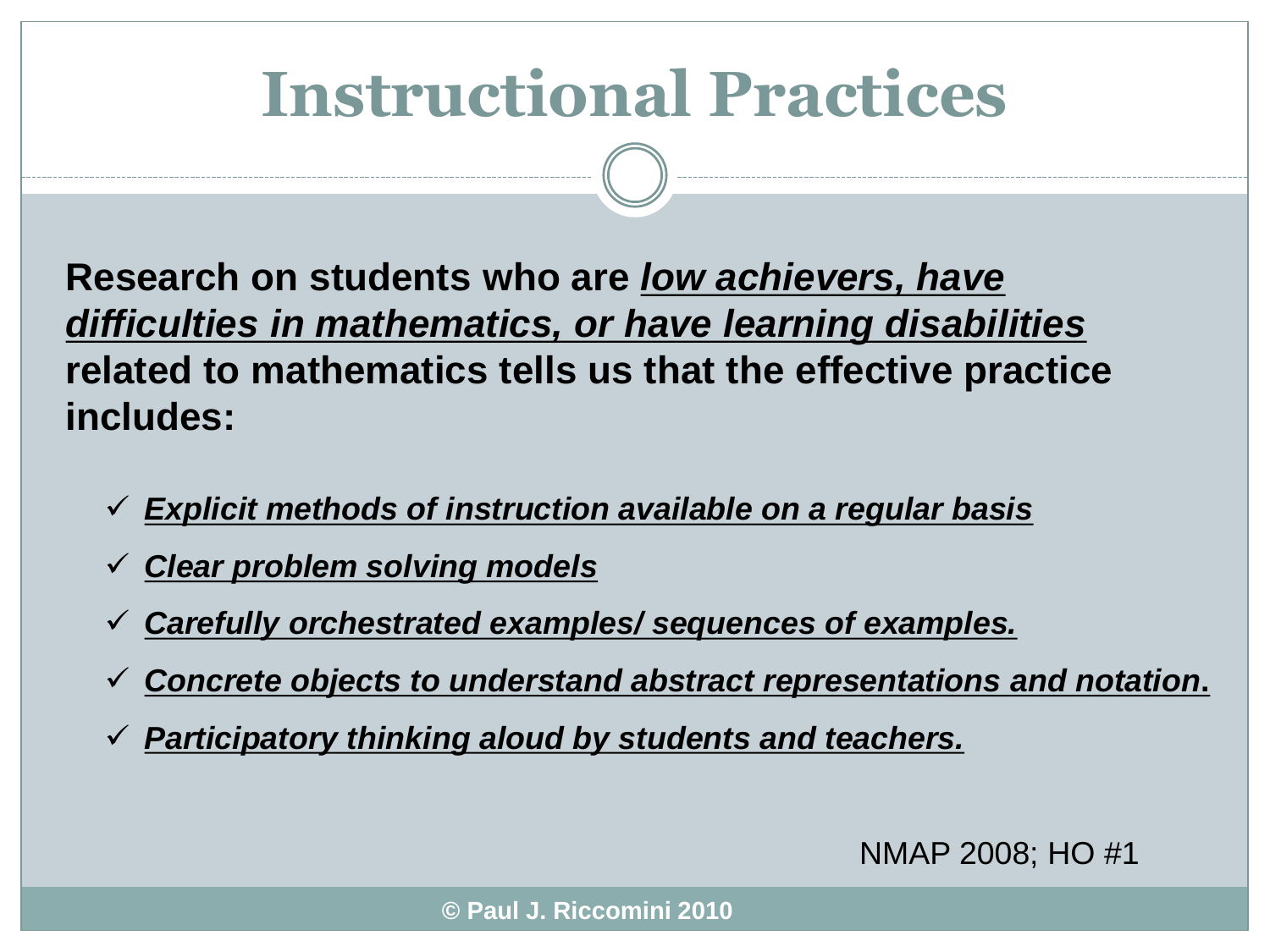#### **IES RtI Math Practice Guide**

#### **Focus on 1 of 8 Recommendations**

 #3: Instruction during the intervention should be explicit and systematic. This includes providing models of proficient problem solving, verbalization of thought processes, guided practice, corrective feedback, and frequent cumulative review.

Gersten et al., 2009; HO #2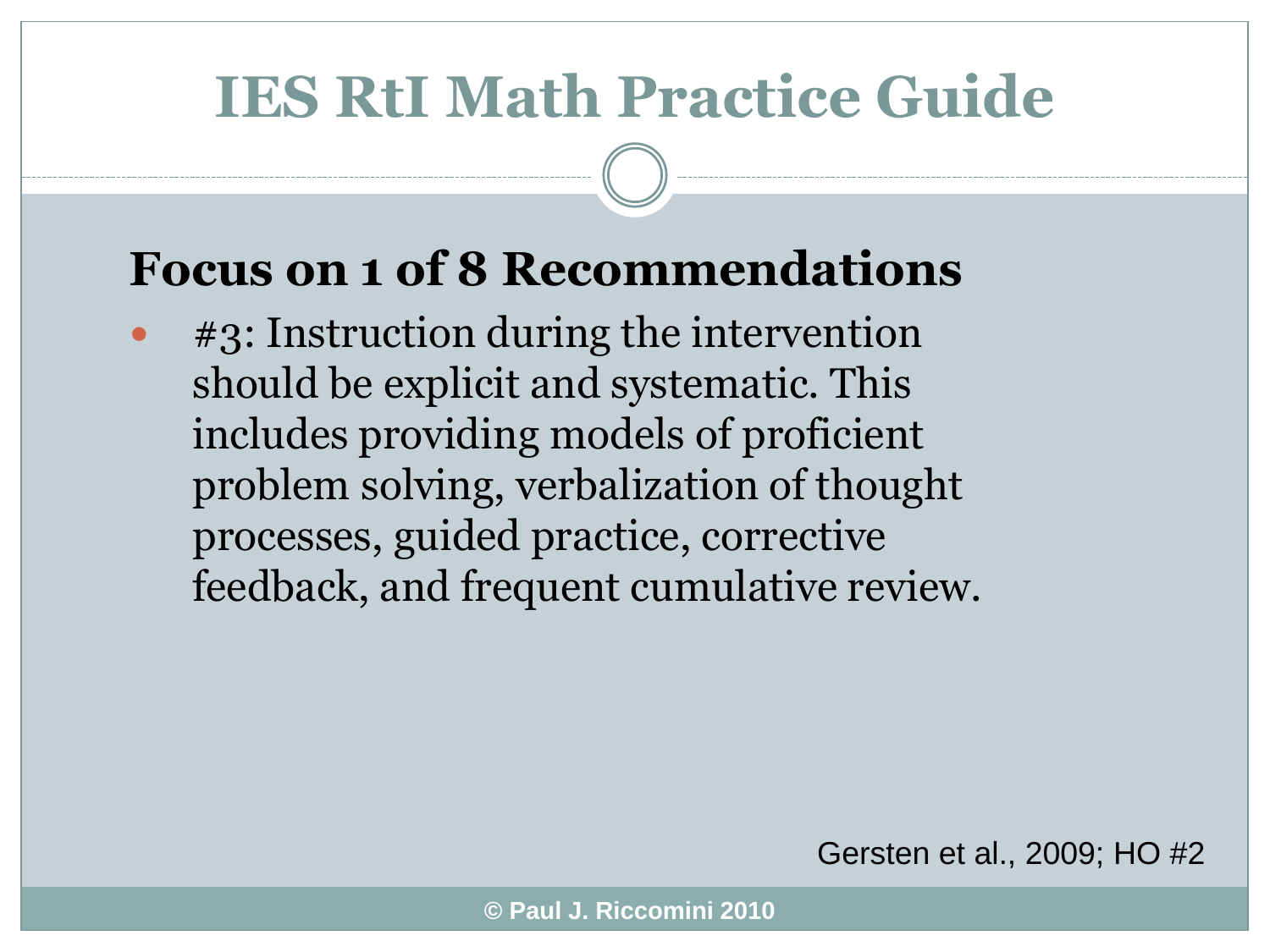## **Components of Effective RTII Mathematics Programs**



**© Paul J. Riccomini 2010**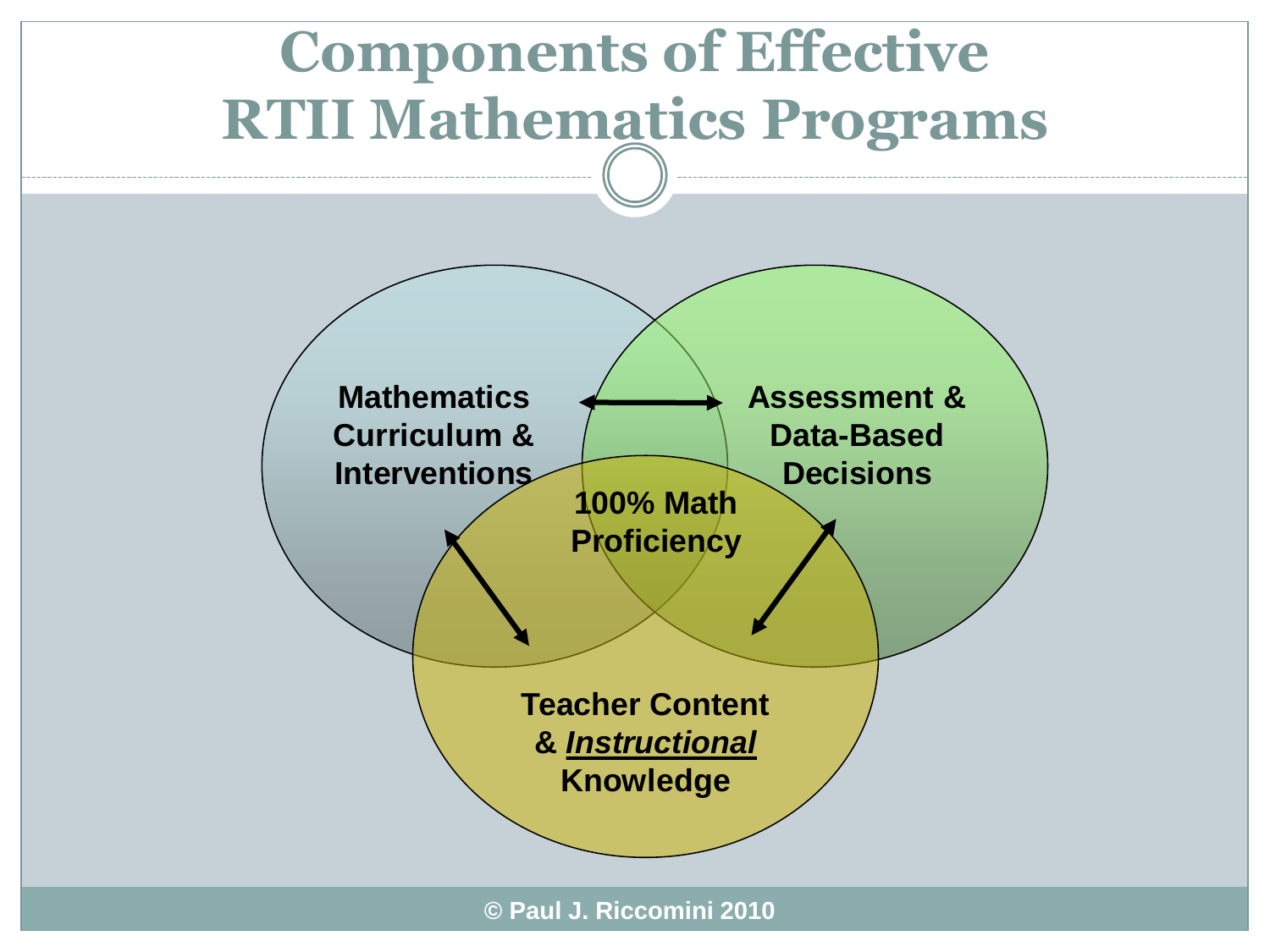#### **General Components: Form the Basis of Effective RTII Model**

- **1. Engaged Time**
- **2. Student Success Rate**
- **3. Content Coverage & Opportunity to Learn**
- **4. Grouping for Instruction**
- **5. Scaffolded Instruction**
- **6. Addressing Forms of Knowledge**
- **7. Activating & Organizing Knowledge**
- **8. Teaching Strategically**
- **9. Making Instruction Explicit**
- **10. Making Connections**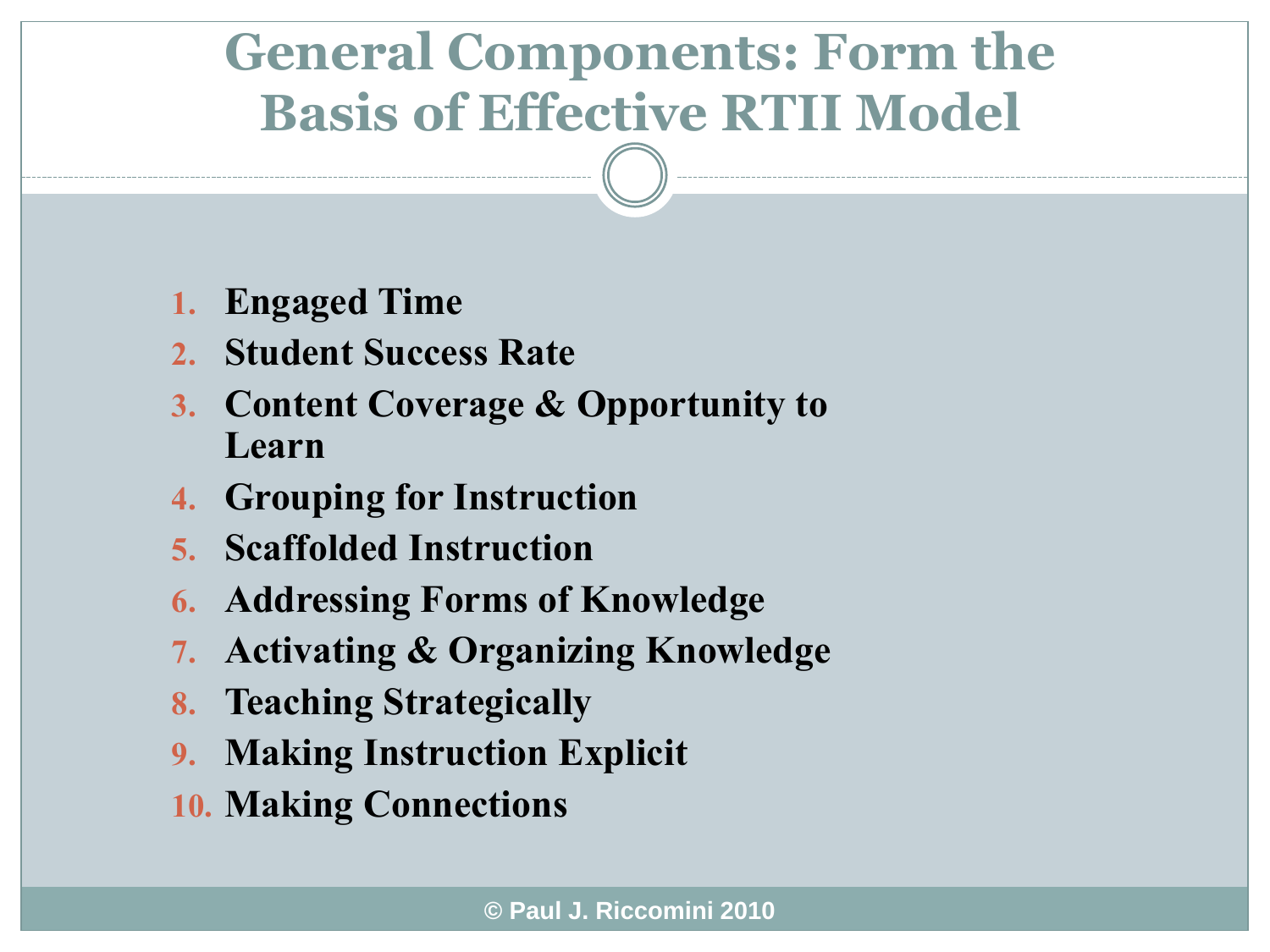#### **Basic Facts and Fluency**

- Why should students learn math facts?
- Roadblocks to learning math facts
- Fact Fluency Instruction
	- o Relationship
	- Understanding
	- Fluency/Automaticity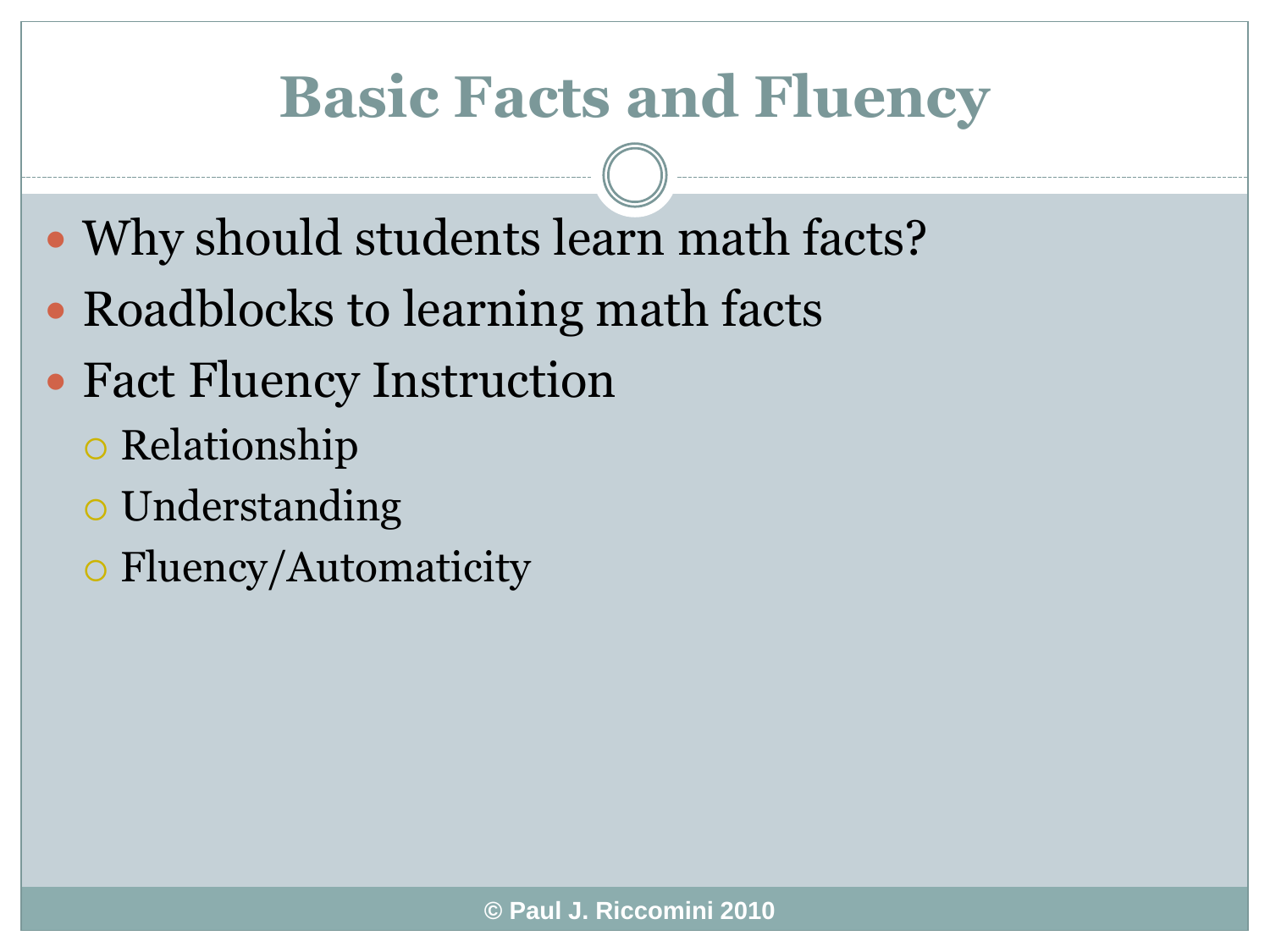#### **5 Reasons to Learn Basic Facts**

- 1. Knowledge of simple facts is needed for proper use of calculators.
- 2. Ability to estimate implies mastery of single digit facts.
- 3. Students slow at facts are less likely to learn more complex math problem types.
- 4. Students must know multiplication facts quickly to be able to master fractions.
- 5. Algebra is not open to those who haven't mastered fractions.

Crawford, 2002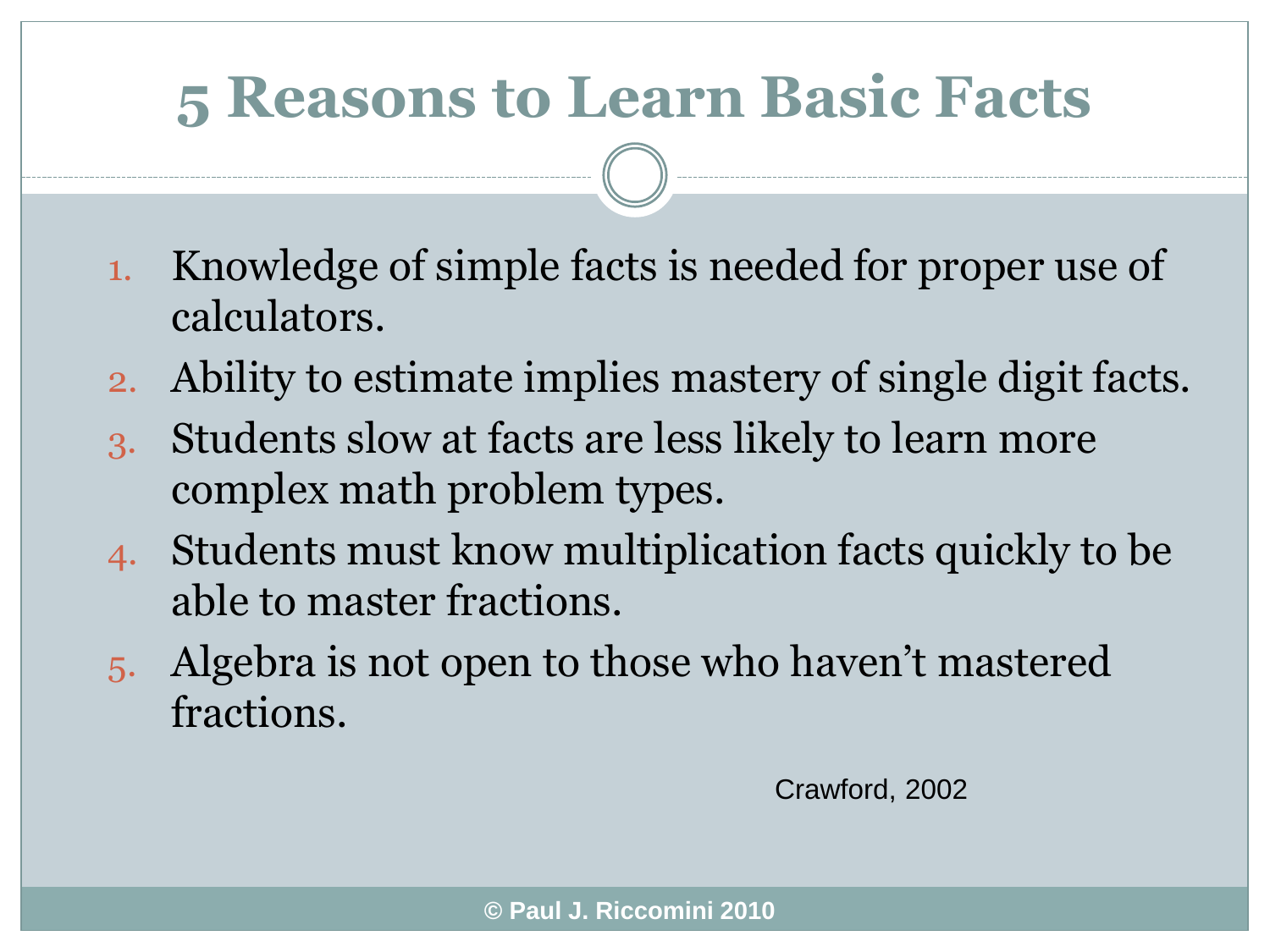## **Basic Facts to Automaticity**

#### **Activities for Mastery (Fluency)** Requires

- Specific criterion for introducing new facts
- 2. Intensive practice on newly introduced facts (more than 1x)
- 3. Systematic practice on previously introduced facts
- 4. Adequate allotted time (10min/day)
- 5. Record keeping
- 6. Motivational procedures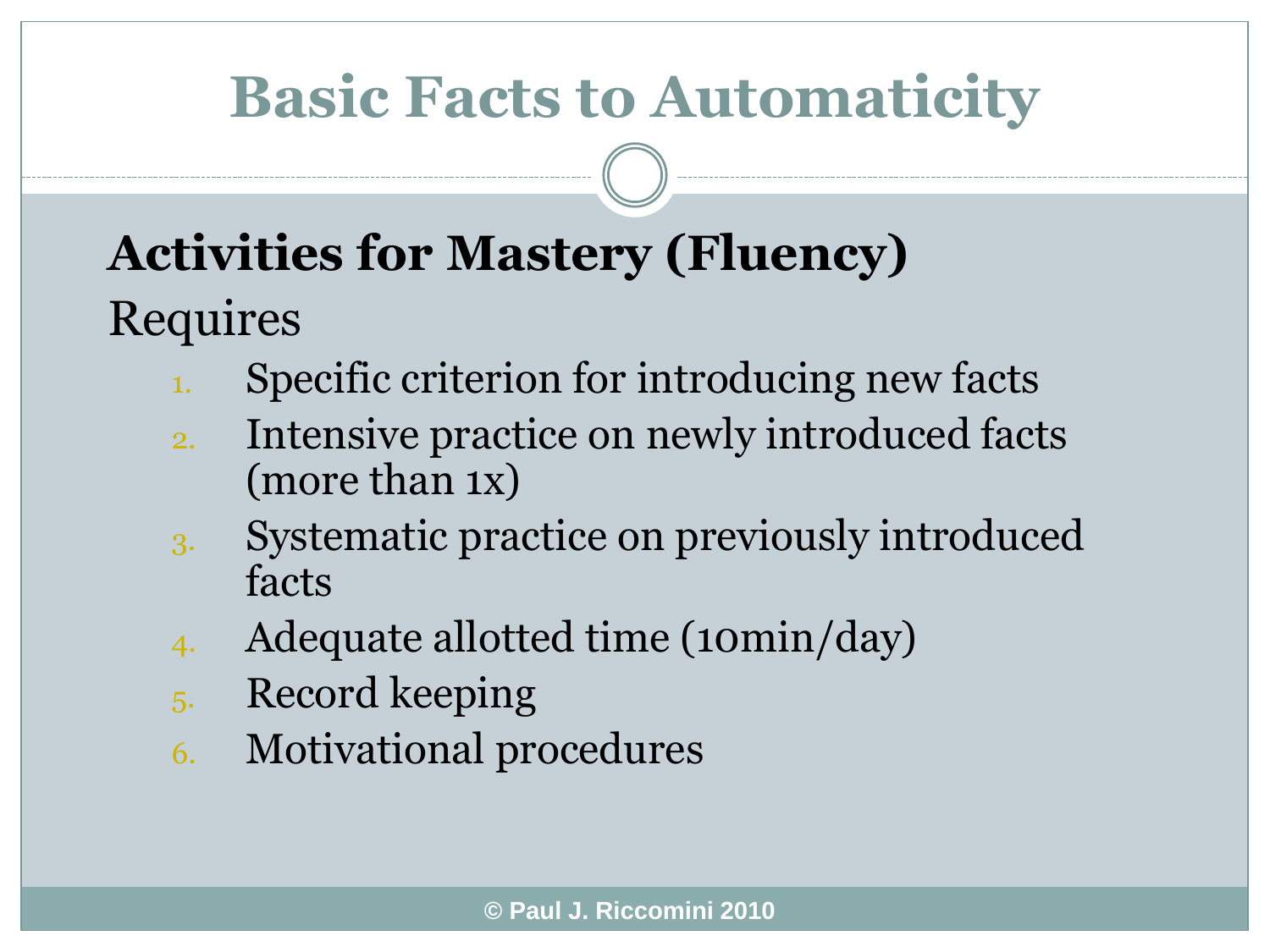#### **Fact Fluency Practice**

- Peer-mediated activities
	- Are activities that include a set of instructional procedures where by students are taught by peers
	- Students work together through a series of structured activities to practice important skills during peer-mediated instructional time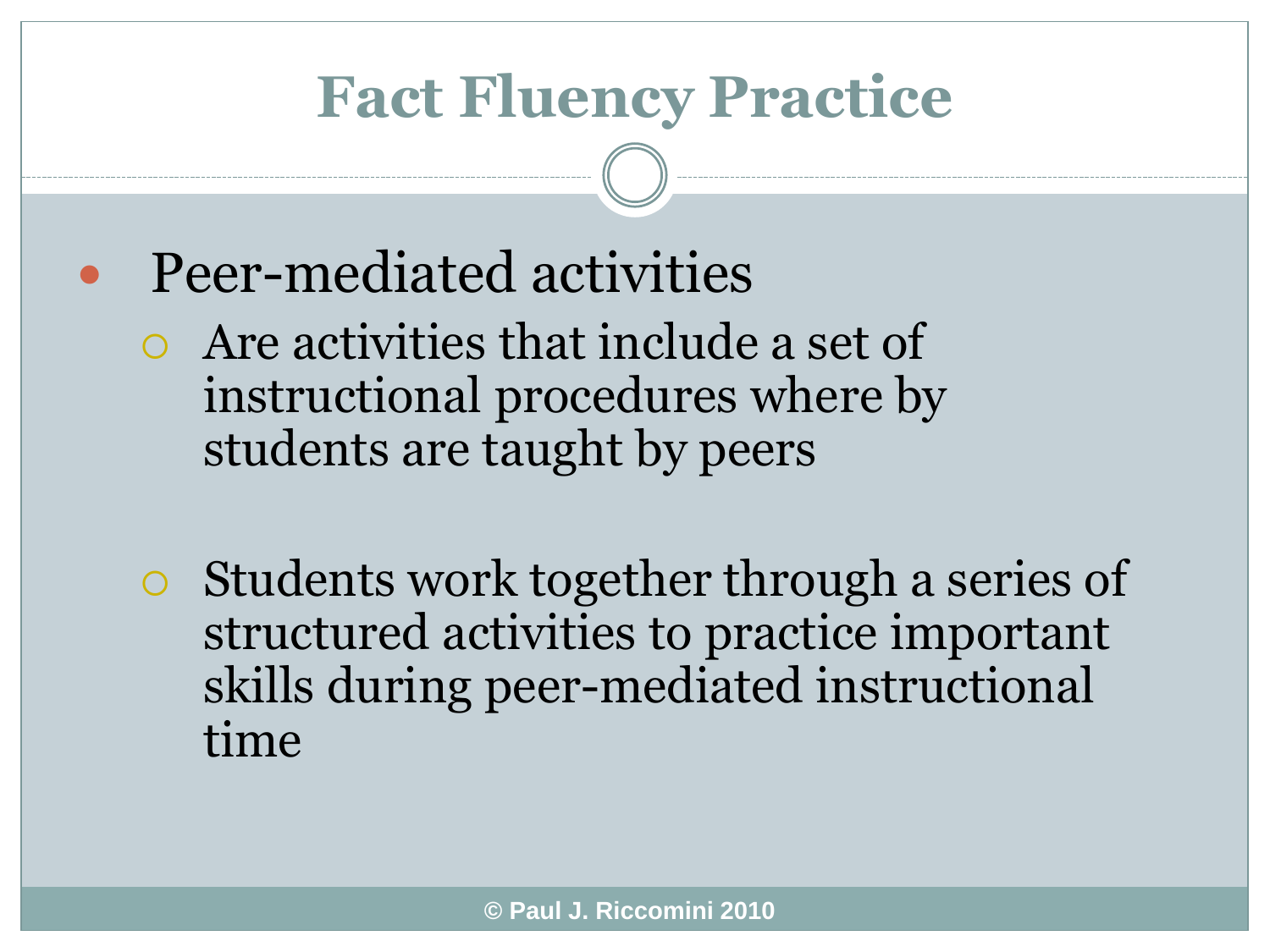#### **Fact Fluency Instruction**

- Fluency of facts is vital, but instruction for conceptual understanding must occur first
- Fluency activities must be cumulative
	- Newly introduced facts receive intensive practice, while previously introduced facts receive less intensive, but still SYSTEMATICALLY PLANNED.
- Fluency building activities should *NOT* use up all of the allocated math time.
- Fact *fluency instruction* is often *overlooked* by most math programs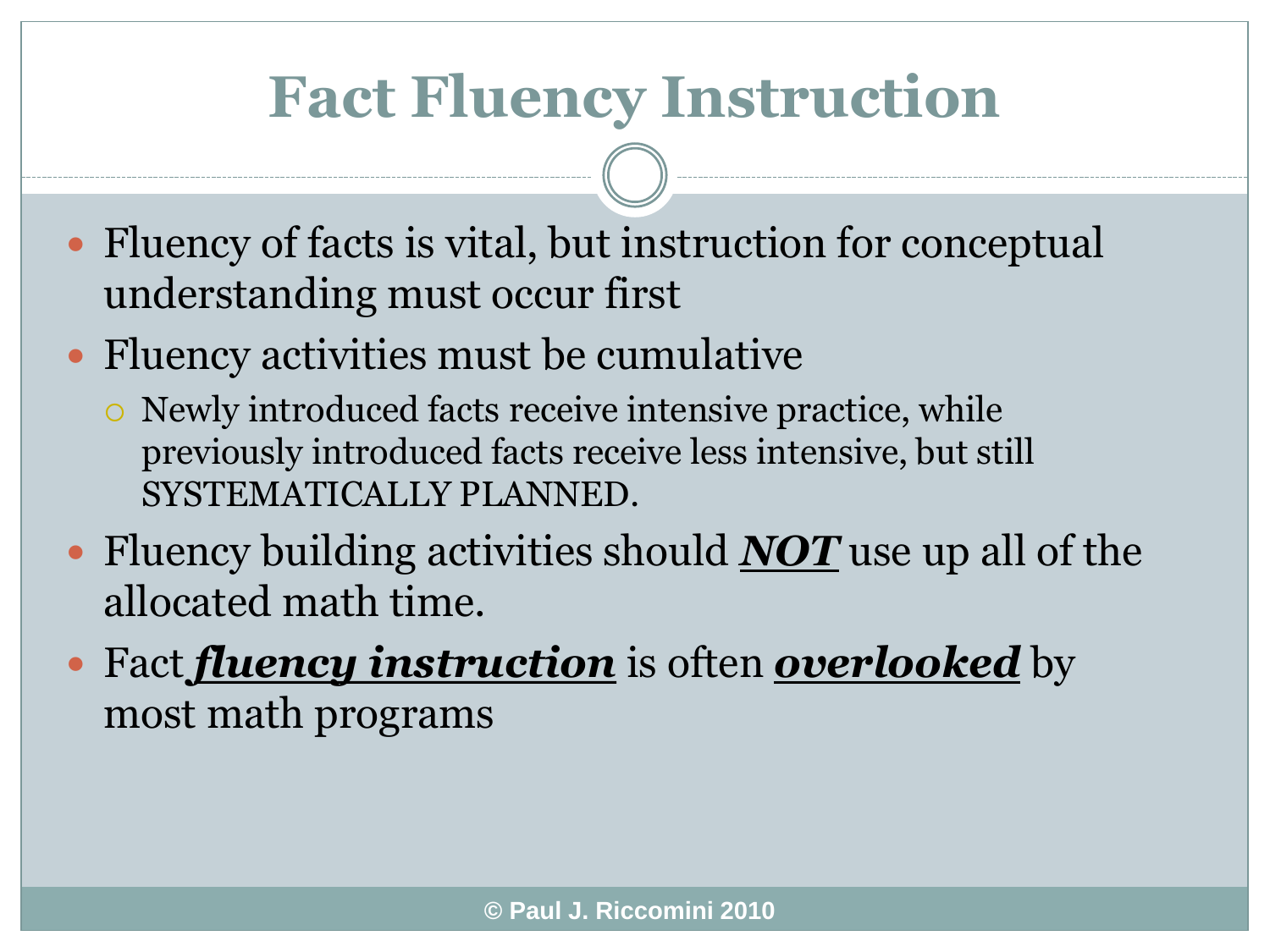#### **5. Scaffolded Instruction**

*Instructional scaffolding* is a process in which a teacher adds supports for students to enhance learning and aid in the mastery of tasks.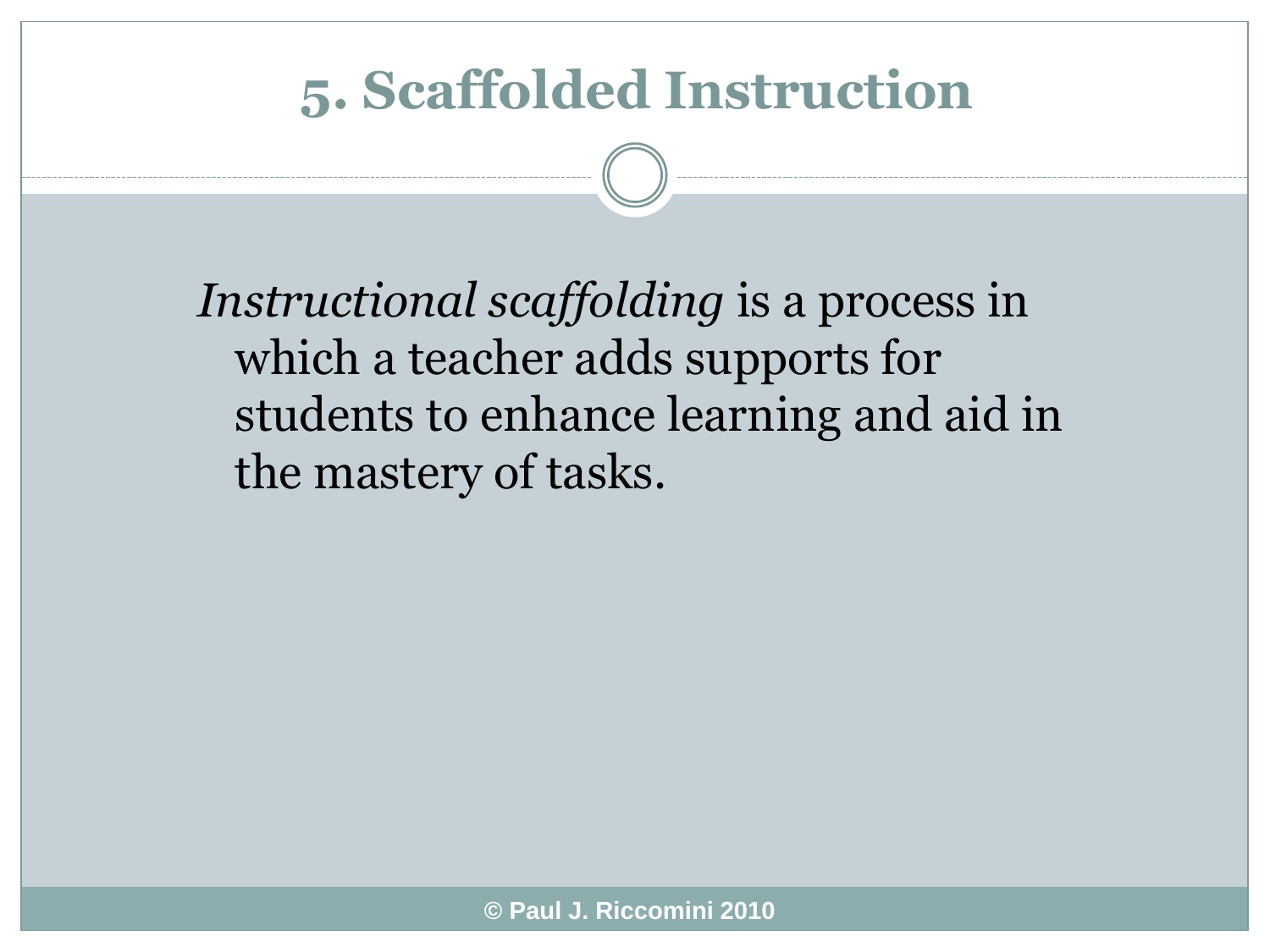## **5. Scaffolded Instruction**

#### **Characteristics of Effective Scaffolding**

- temporary and adjustable support
- reduce task to fewest steps
- initial explicit demonstration
- promote student elaboration
- promoting cueing and fading of cues
- scaffolding and explicit instruction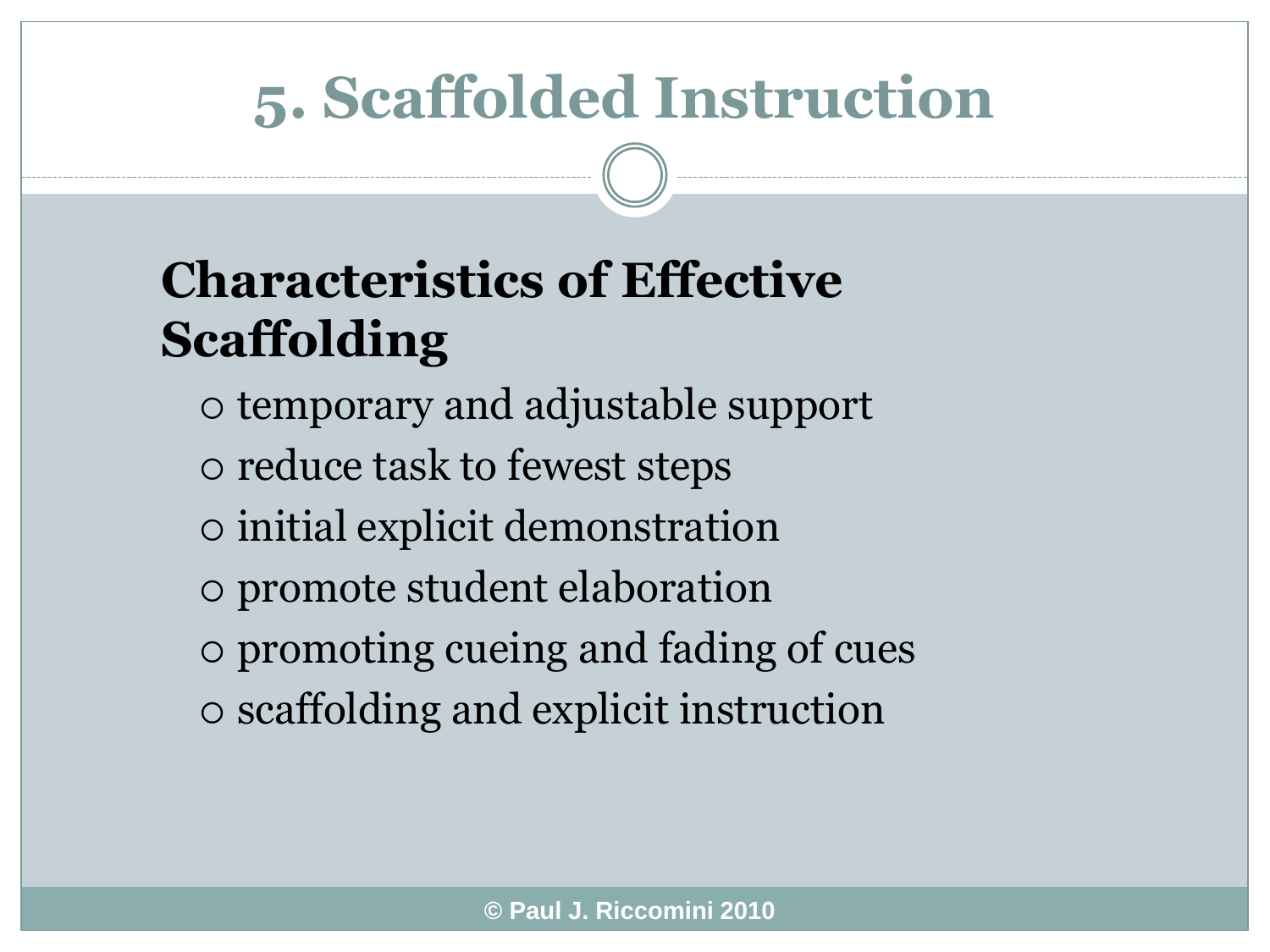## **5. Instructional Scaffolding**

#### **3 Levels of Instructional Scaffolding**

- Content
- Task
- Material

**© Paul J. Riccomini 2010**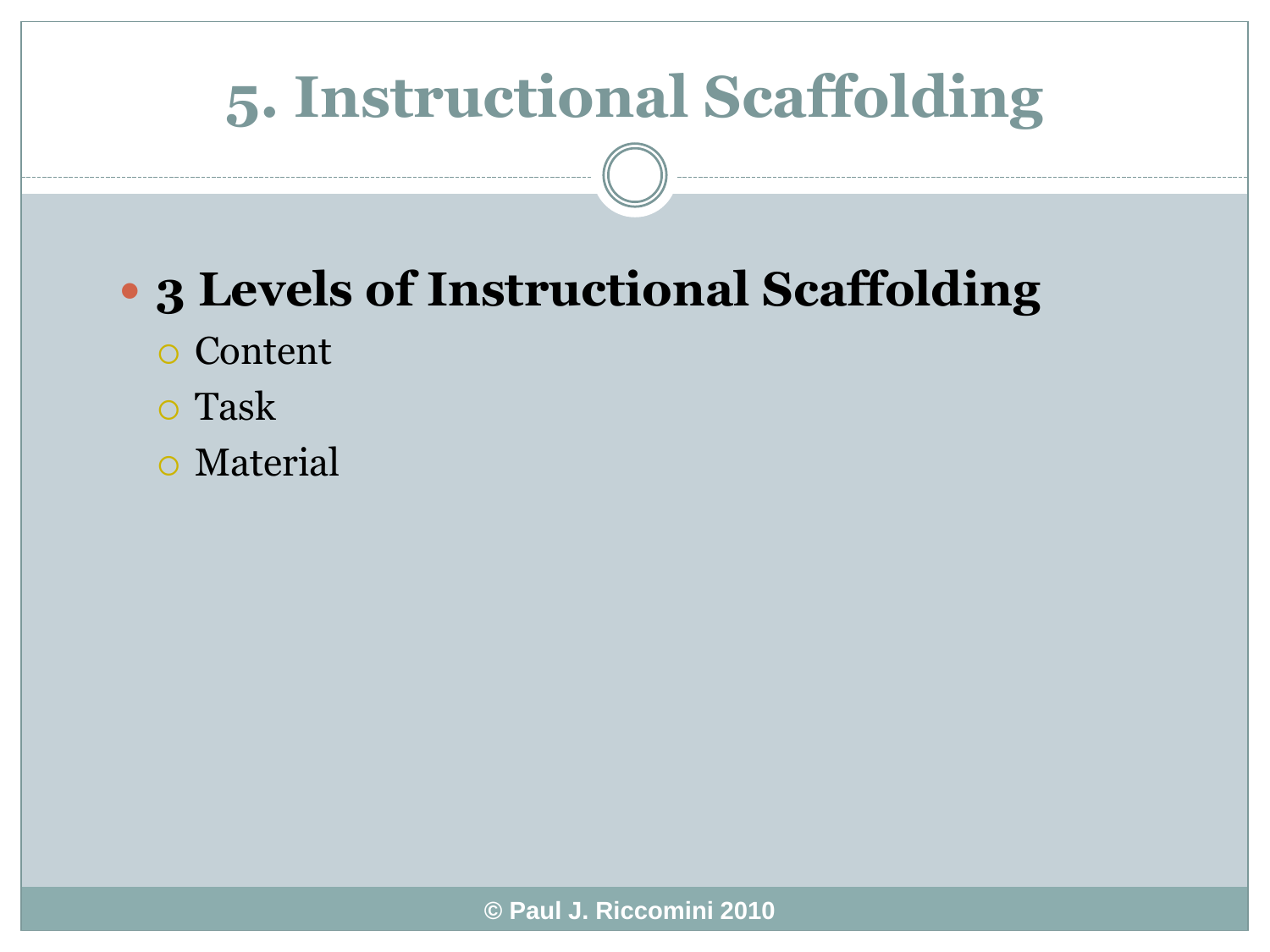## **3 Levels Instructional Scaffolding**

#### **Content Scaffolding**

- o the teacher selects content that is **not distracting** (i.e., too difficult or unfamiliar) for students when learning a new skill.
- allows students to *focus on the skill being taught*, without getting stuck or bogged down in the content
- 3 Techniques for Content Scaffolding
	- Use Familiar or Highly Interesting Content
	- Use Easy Content
	- $\circ$  Start With the Easy Steps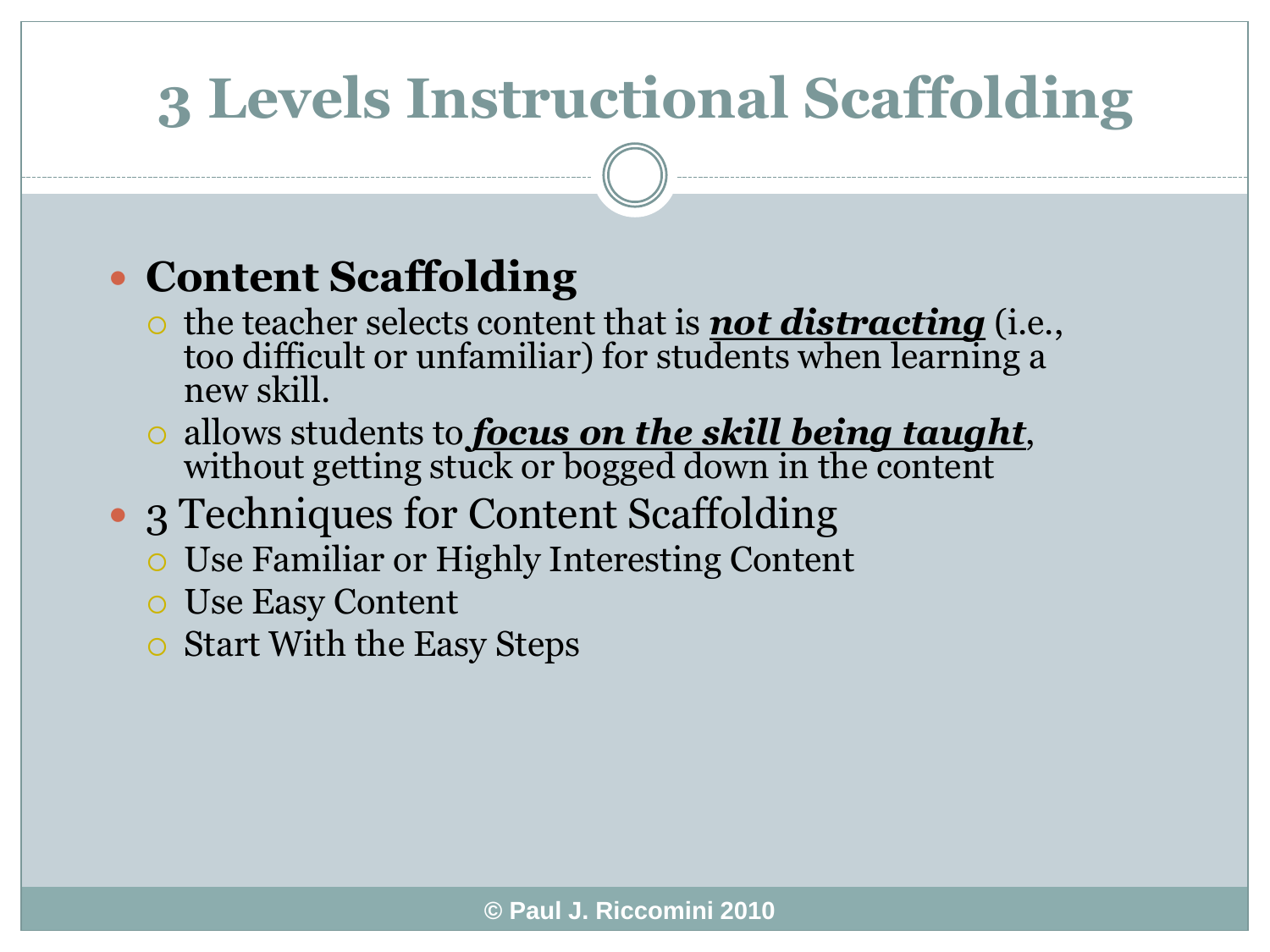## **Instructional Scaffolding**

#### **Task Scaffolding**

- **Specify the steps** in a task or instructional strategy
- **Teacher models the steps** in the task, verbalizing his or her thought processes for the students.
- the **teacher thinks aloud and talks** through each of the steps he or she is completing
- Even though students have watched a teacher demonstrate a task, it does not mean that they actually understand how to perform it independently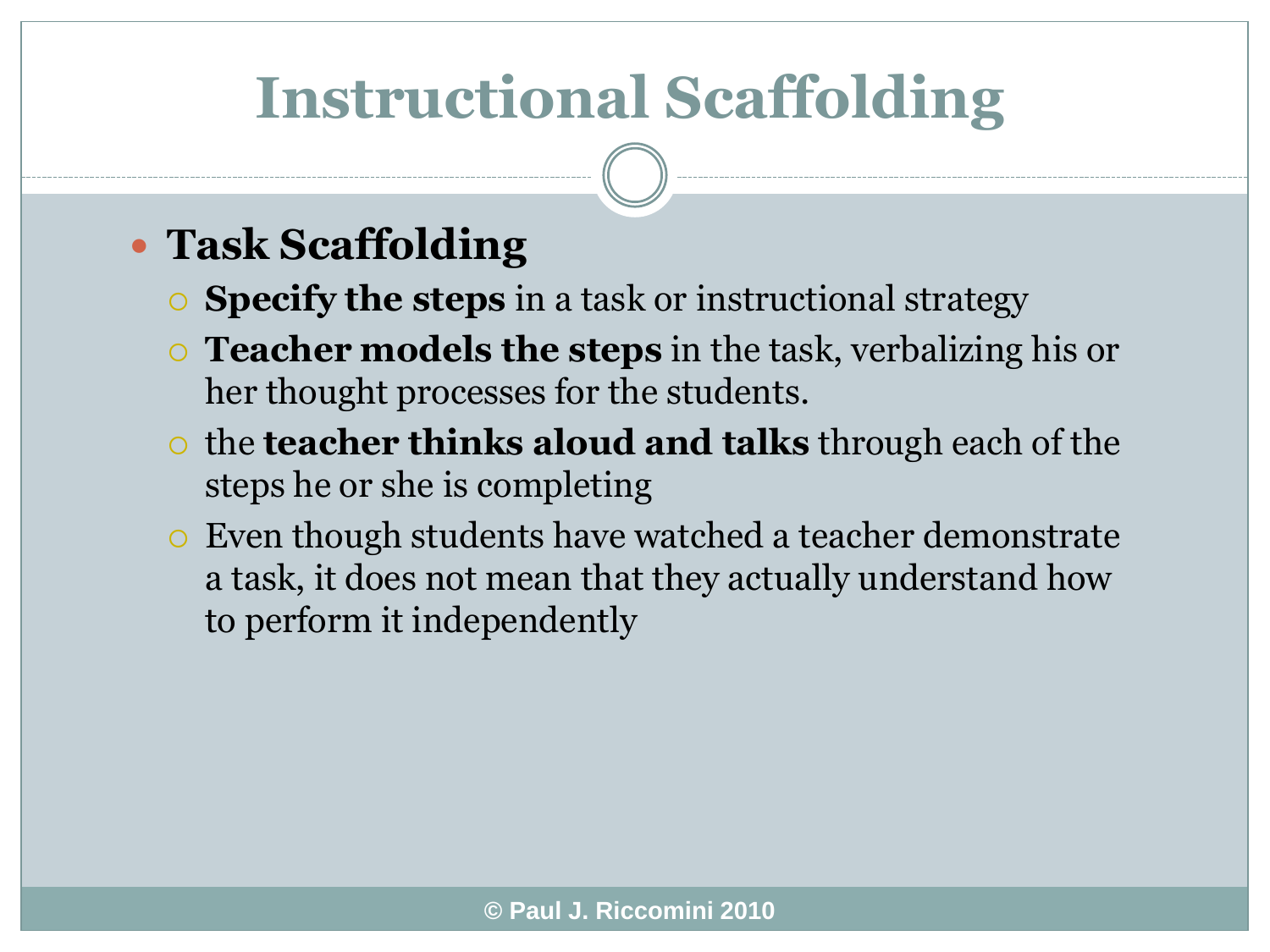## **Approaching Word Problems**

#### *Explicit modeling of cognitive and metacognitive strategies*

- Steps
	- $\circ$  Read for understanding
	- Paraphrase in your own words
	- Visualize a picture or diagram
	- Hypothesize a plan to solve the problem
	- Estimate or predict the answer
	- $\circ$  Compute or do the arithmetic
	- $\circ$  Check to make sure everything is correct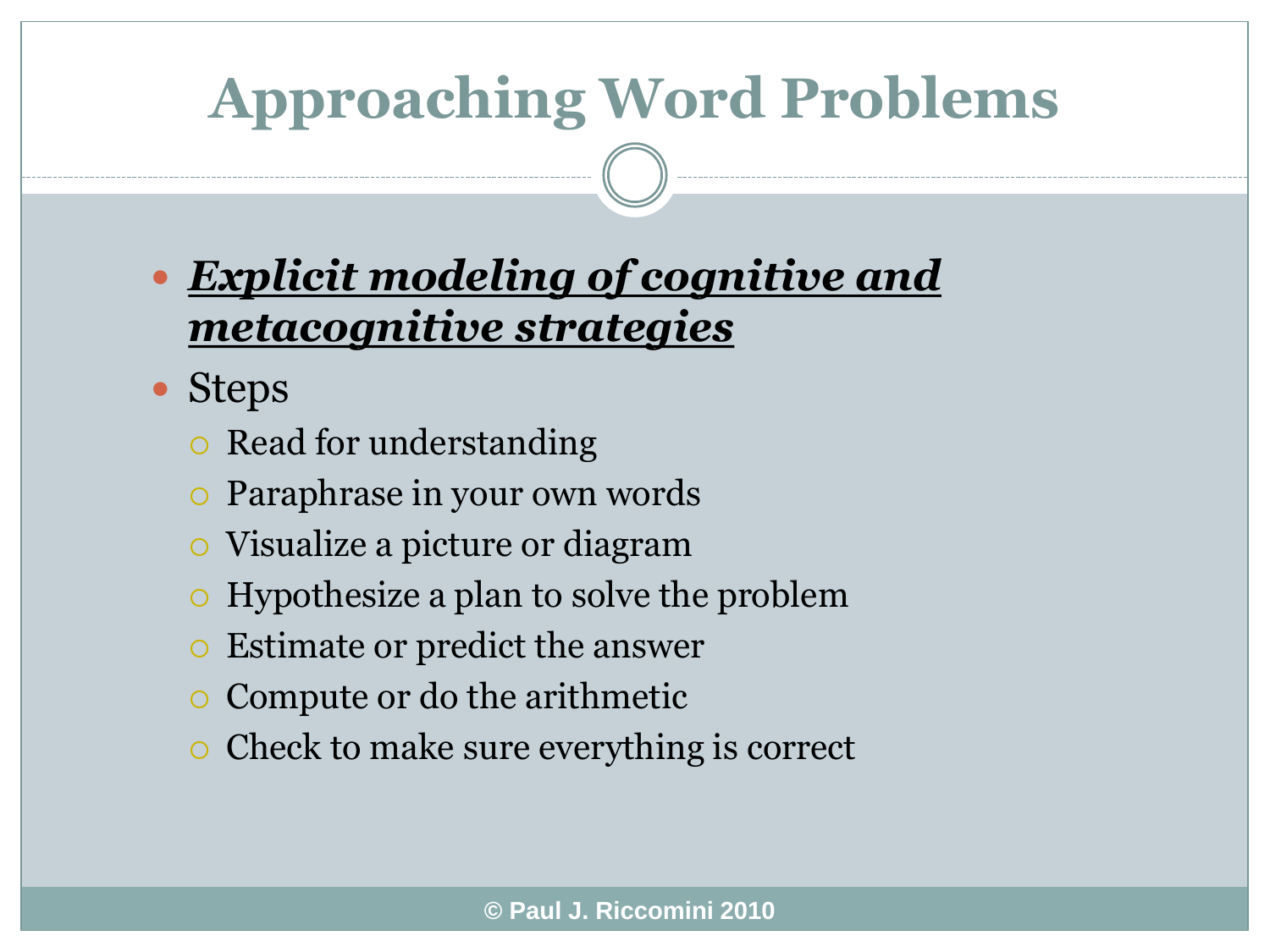#### **Example of Content Scaffolding**

#### **Math Word Problems Strategy Instruction**

- Remove irrelevant information
- Include answer in the problem (i.e., no question)
- Allows students to focus in process of strategy

#### **For example:**

- Robert planted an oak seedling. It grew 10 inches the first year. Every year after it grew 1 ¼ inches. How tall was the oak tree after 9 years?
- An oak seedling grew 10 inches in the first year. Every year after it grew 1 inch. After 9 years the oak tree was 18 inches tall.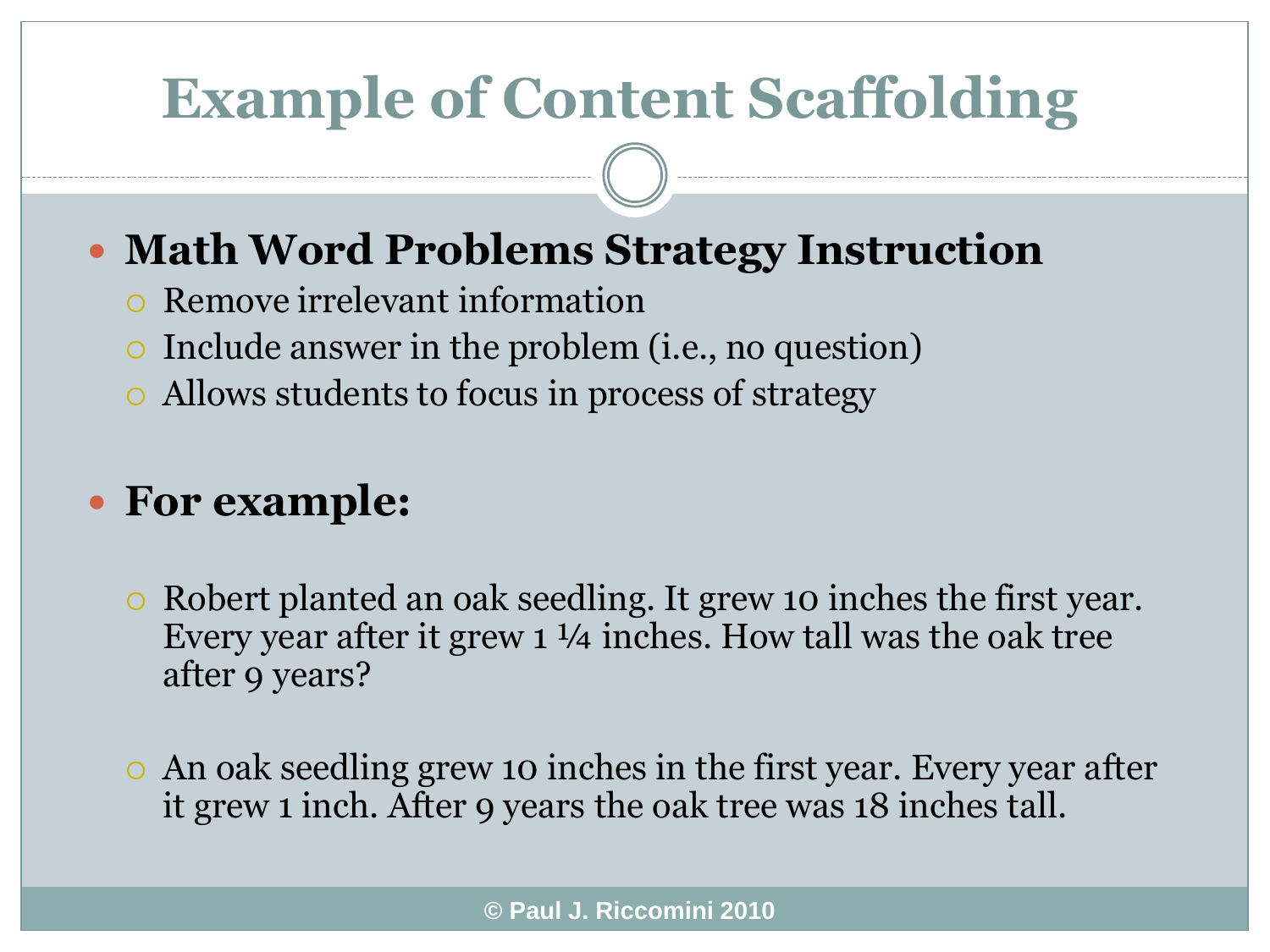## **Instructional Scaffolding**

#### **Material Scaffolding**

- Material scaffolding involves the use of written prompts and cues to help the students perform a task or use a strategy.
- This may take the form of *cue sheets* or *guided examples* that list the steps necessary to perform a task.
- *Students can use these as a reference, to reduce confusion and frustration.*
- The *prompts and cues should be phased* out over time as students master the steps of the task or strategy.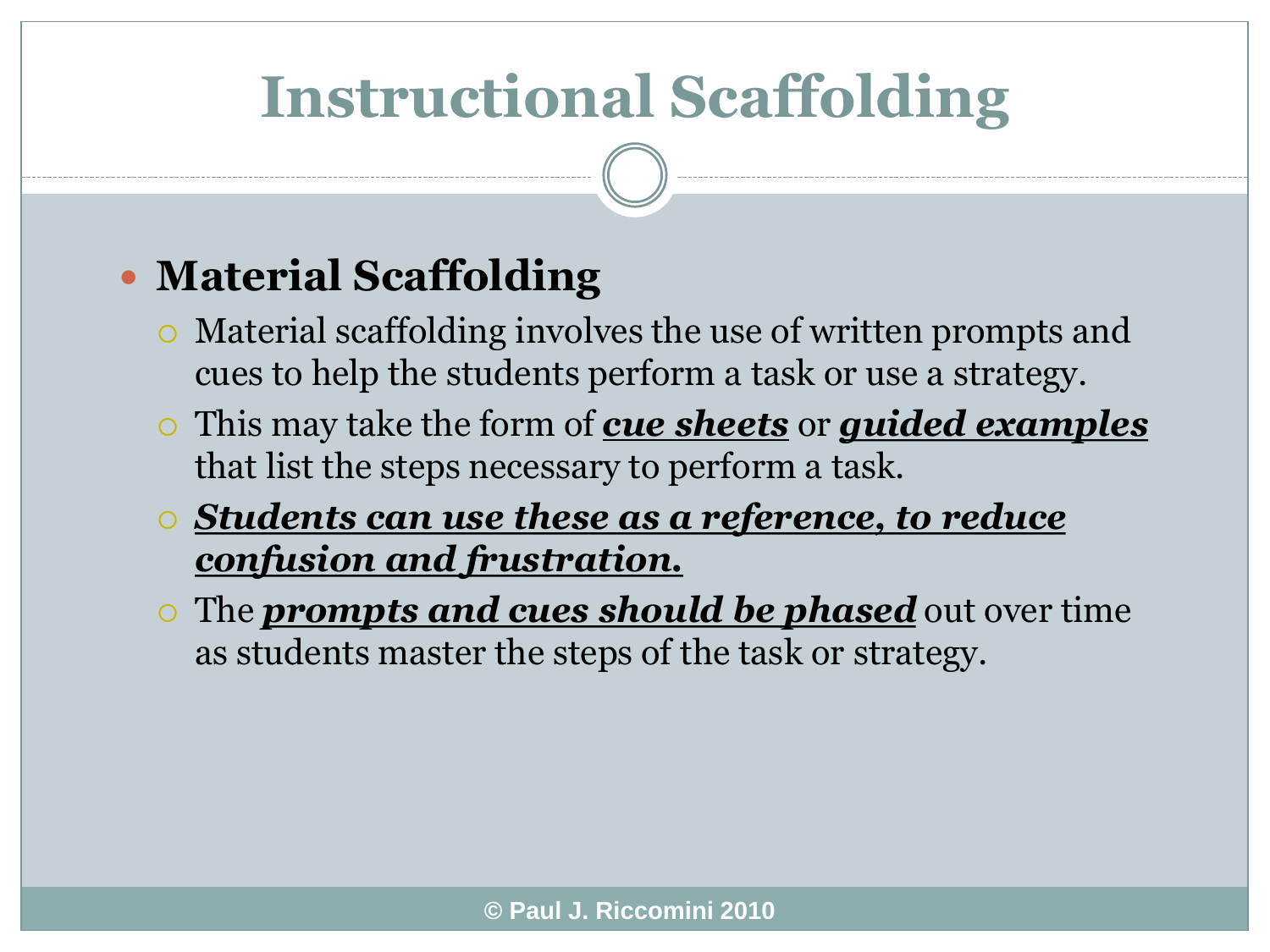## **Example of Material Scaffolding**

- Concepts Maps—better to use a few rather than 50 different concepts maps
- Posters and bulletin boards are other examples. Remember they must be *faded over time*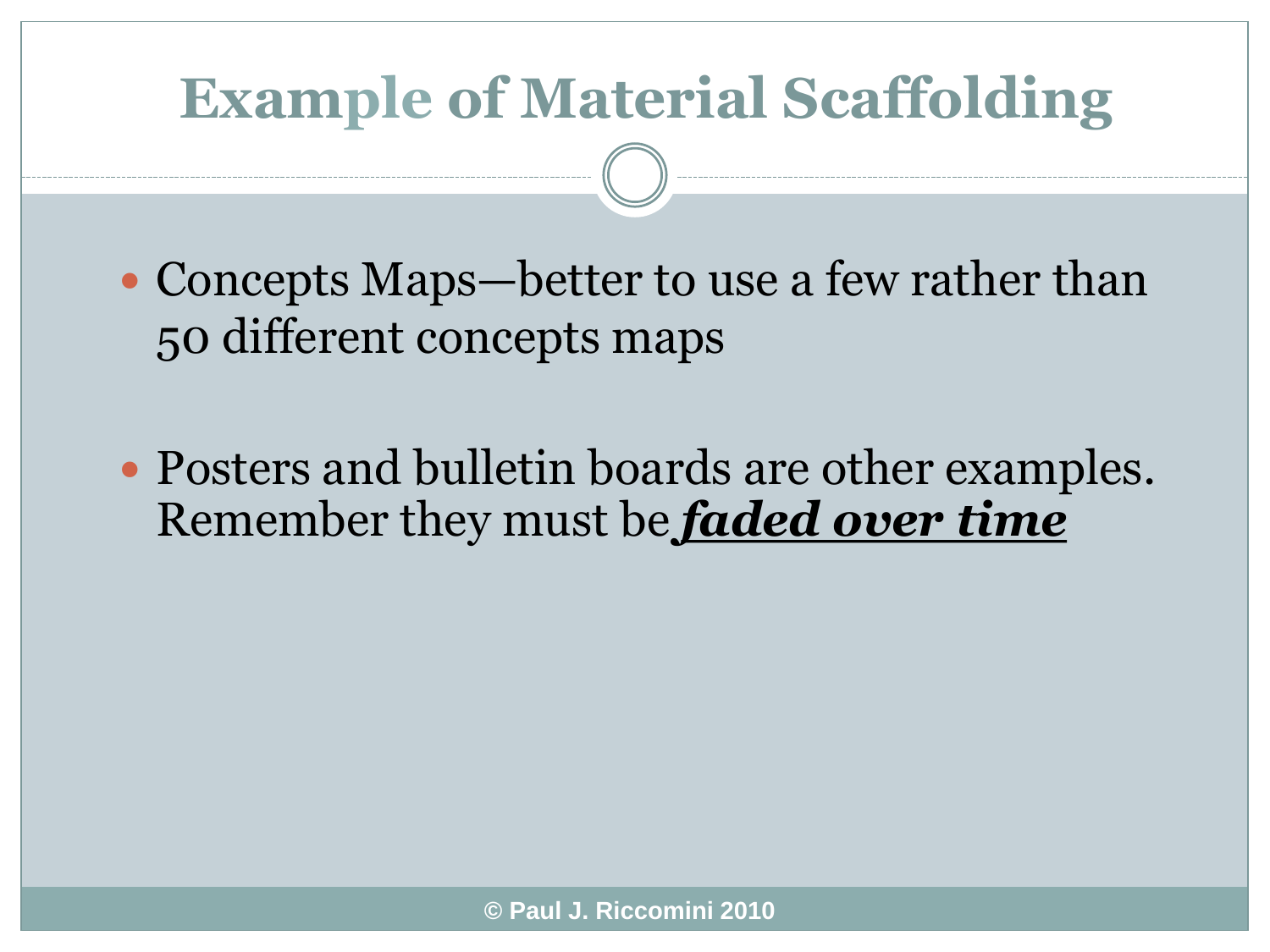#### Scaffolding

• How much scaffolding is necessary?

#### BOTTOM LINE:

# As much as the students require to learn and be successful!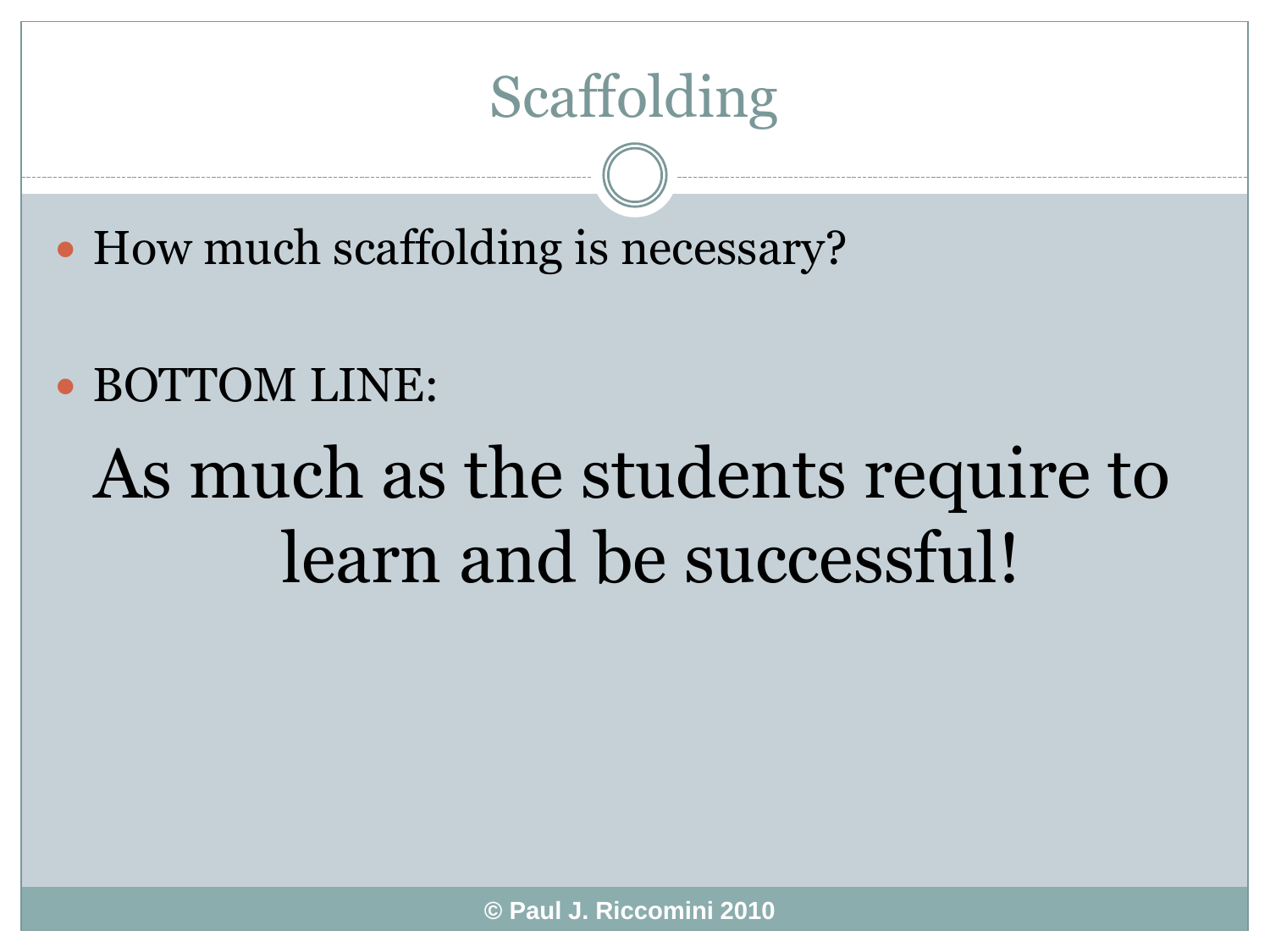## **9. Making Instruction Explicit**

a. Make goals, objectives, and expectations explicit

- b. Make instructional content explicit
- c. Make the structure of the lesson explicit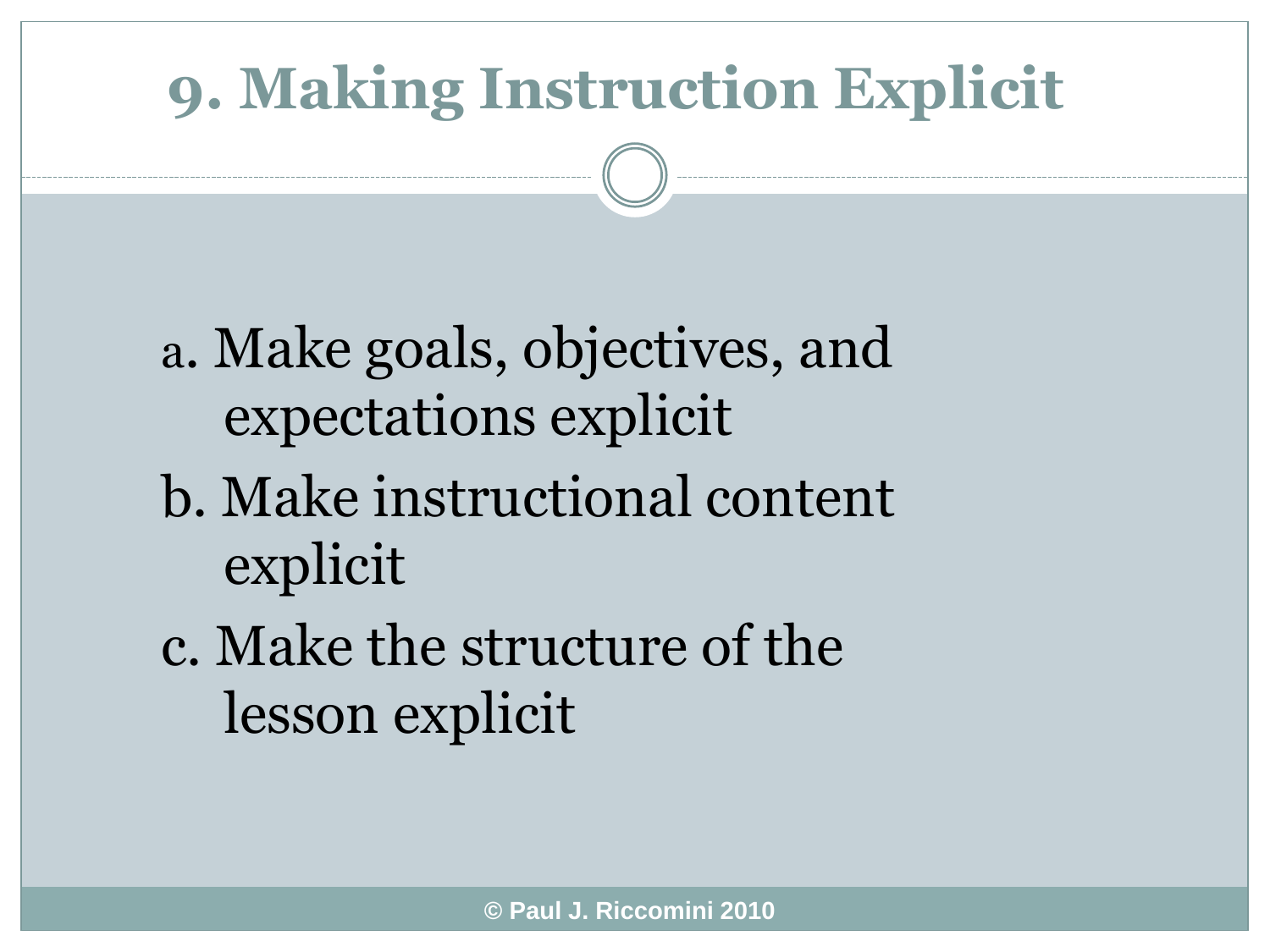# **Instructional Practices**

**Research on students who are** *low achievers, have difficulties in mathematics, or have learning disabilities* **related to mathematics tells us that the effective practice includes:**

- *Explicit methods of instruction available on a regular basis*
- *Clear problem solving models*
- *Carefully orchestrated examples/ sequences of examples.*
- *Concrete objects to understand abstract representations and notation***.**
- *Participatory thinking aloud by students and teachers.*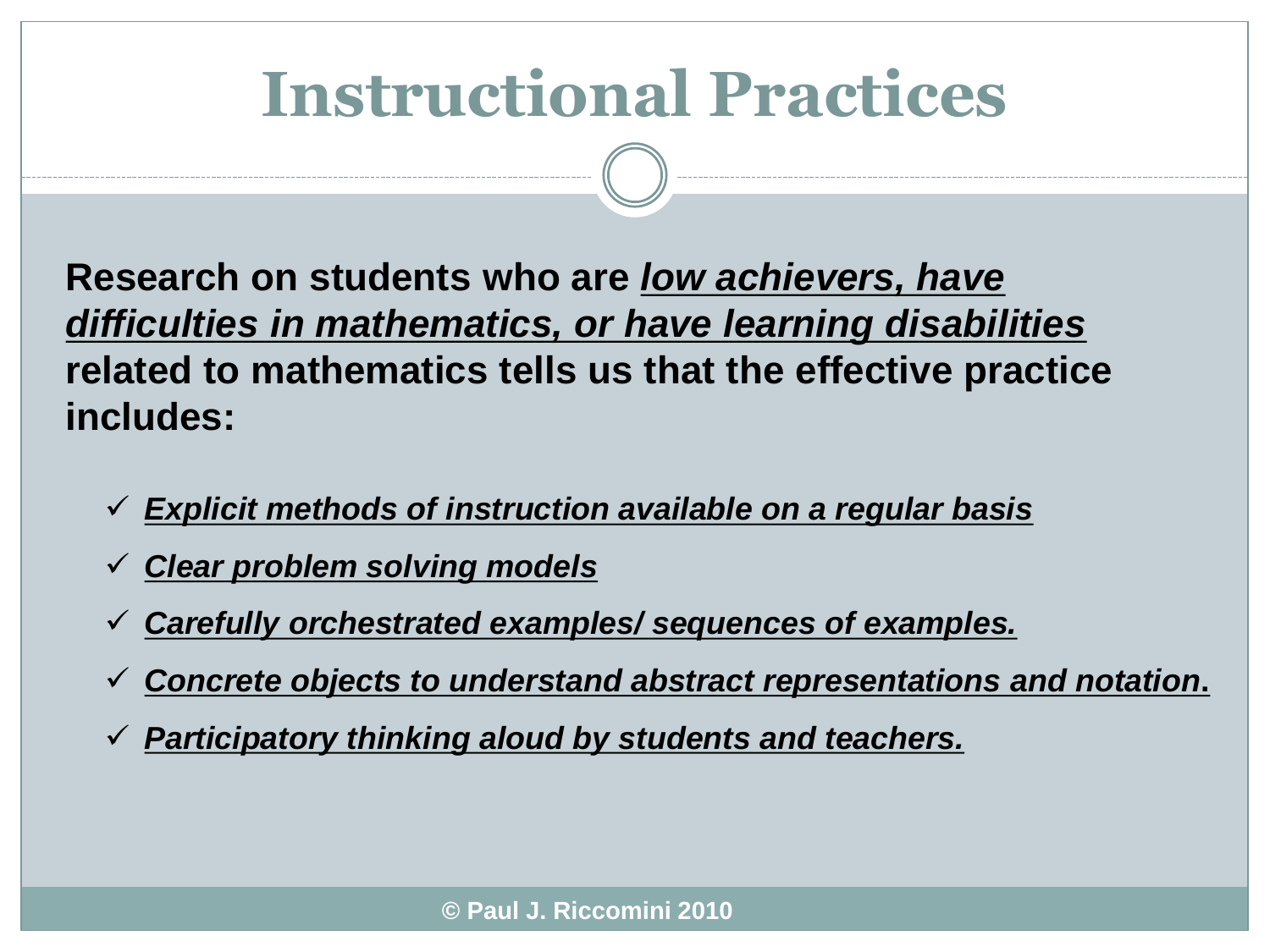## **Explicit Instruction**

- **Six Critical Features of Explicit Instruction**
	- 1. Daily Reviews
	- 2. Presentation of New Content
	- 3. Guided Practice
	- 4. Explicit feedback and Correctives
	- 5. Independent Practice
	- 6. Weekly and Monthly Reviews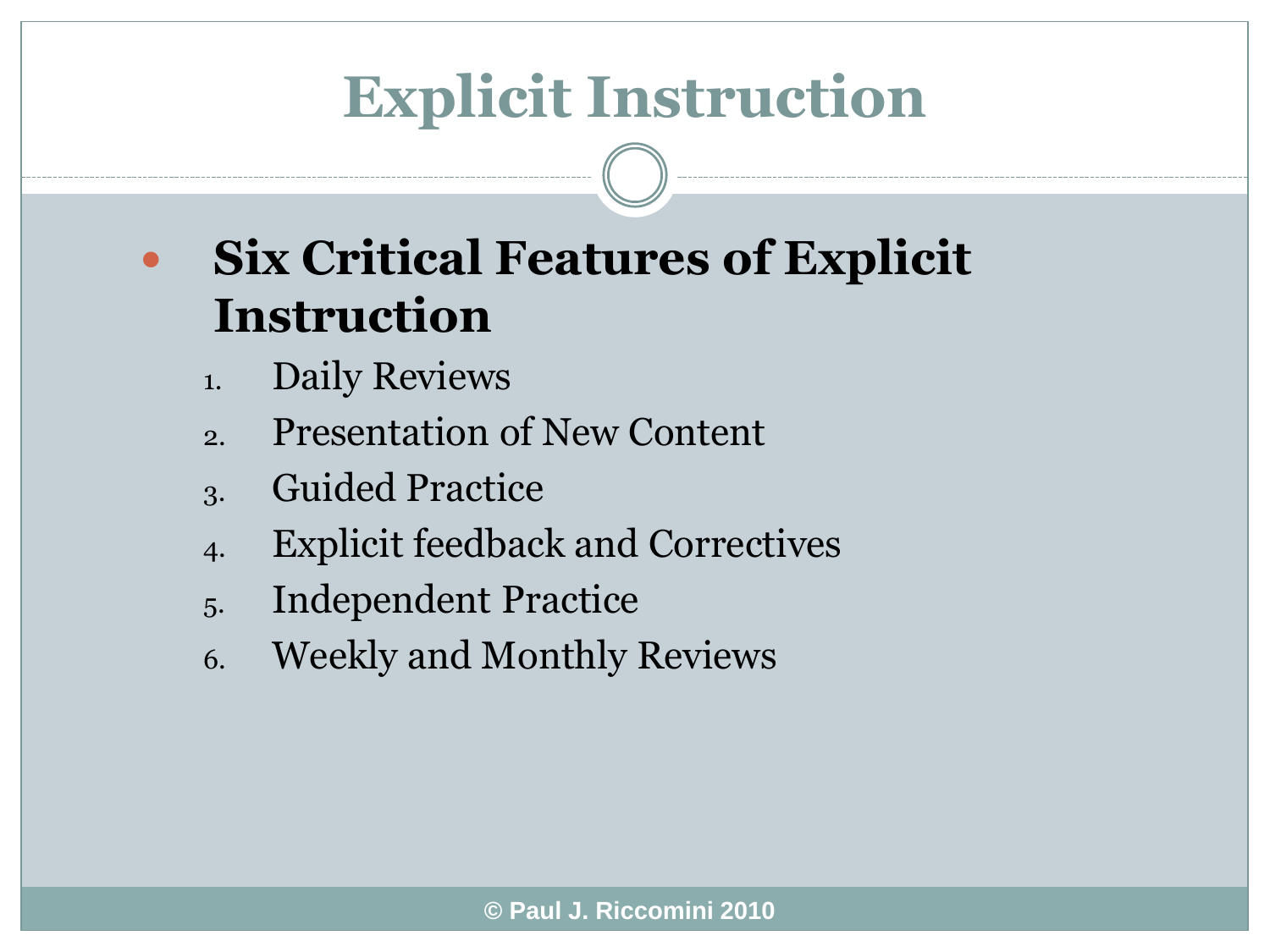## **Weekly and Monthly Reviews**

- Much of teaching is about helping students master new knowledge and skills and then helping students *NOT* to forget what they have learned.
- Facilitate learning and remembering information
- Work Smarter NOT Harder!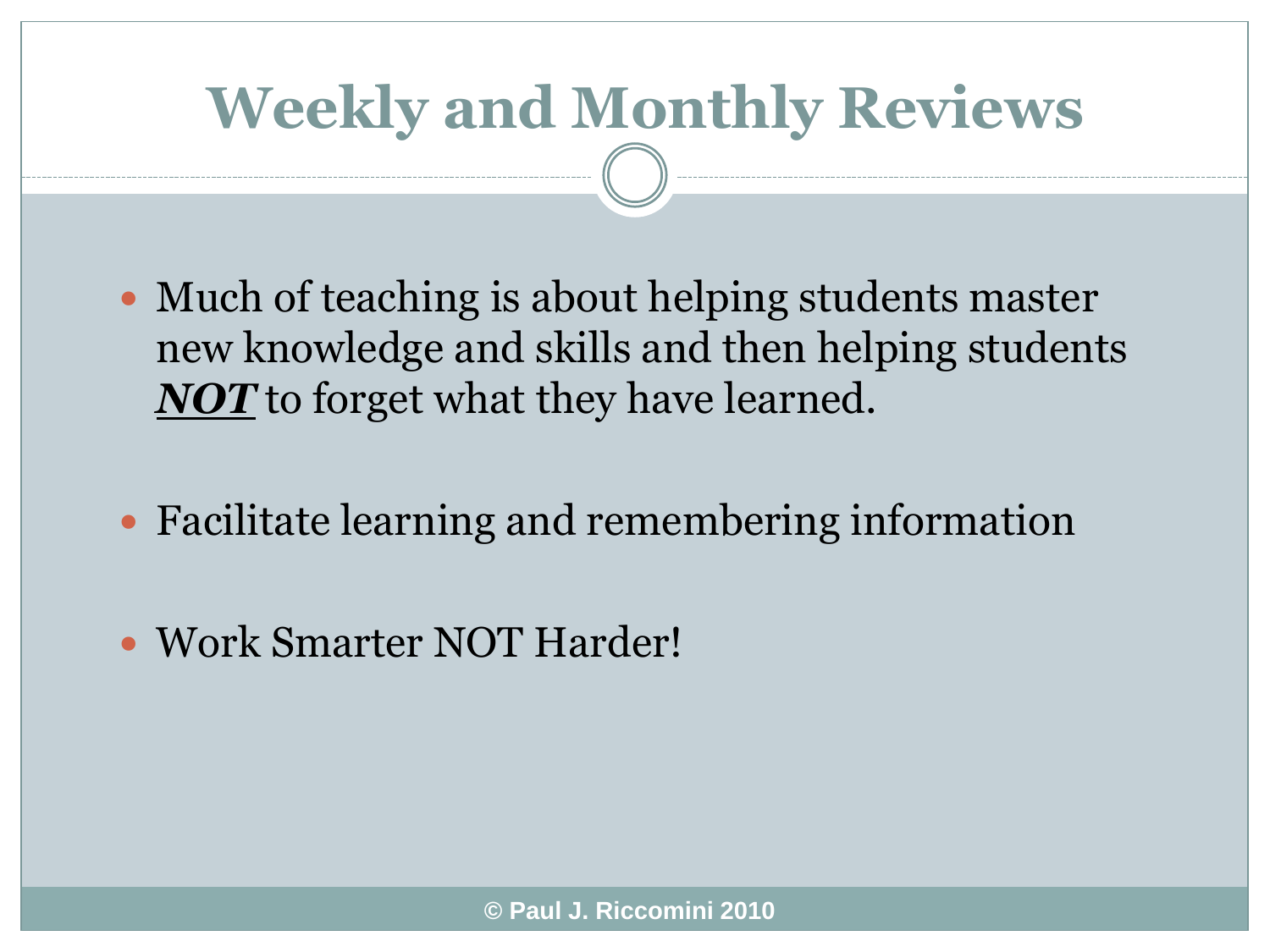## **Two Tier 1 Recommendations**

- 1. Space learning over time
- 2. Interleave worked example solutions and problem-solving exercises

Pashler et al., 2007

**© Paul J. Riccomini 2010**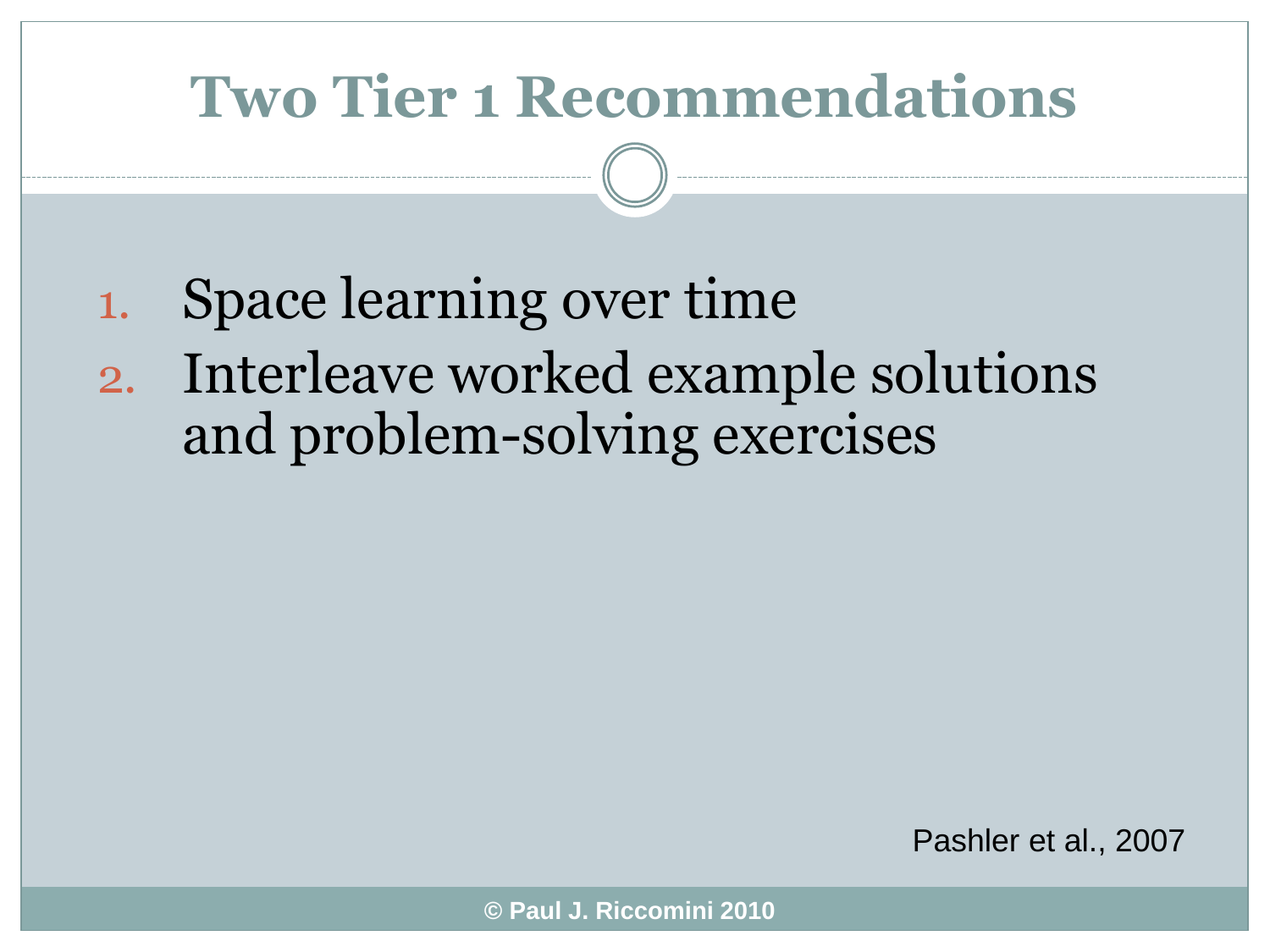# **Recommendation #1: Space learning over time**

- Arrange for students to have *S*paced *I*nstructional *R*eview (*SIR*) of key course concepts (Big Ideas)
	- At least 2 times
	- Separated by several weeks to several months
- Why:
	- Helps student remember key facts, concepts, and knowledge

Pashler et al., 2007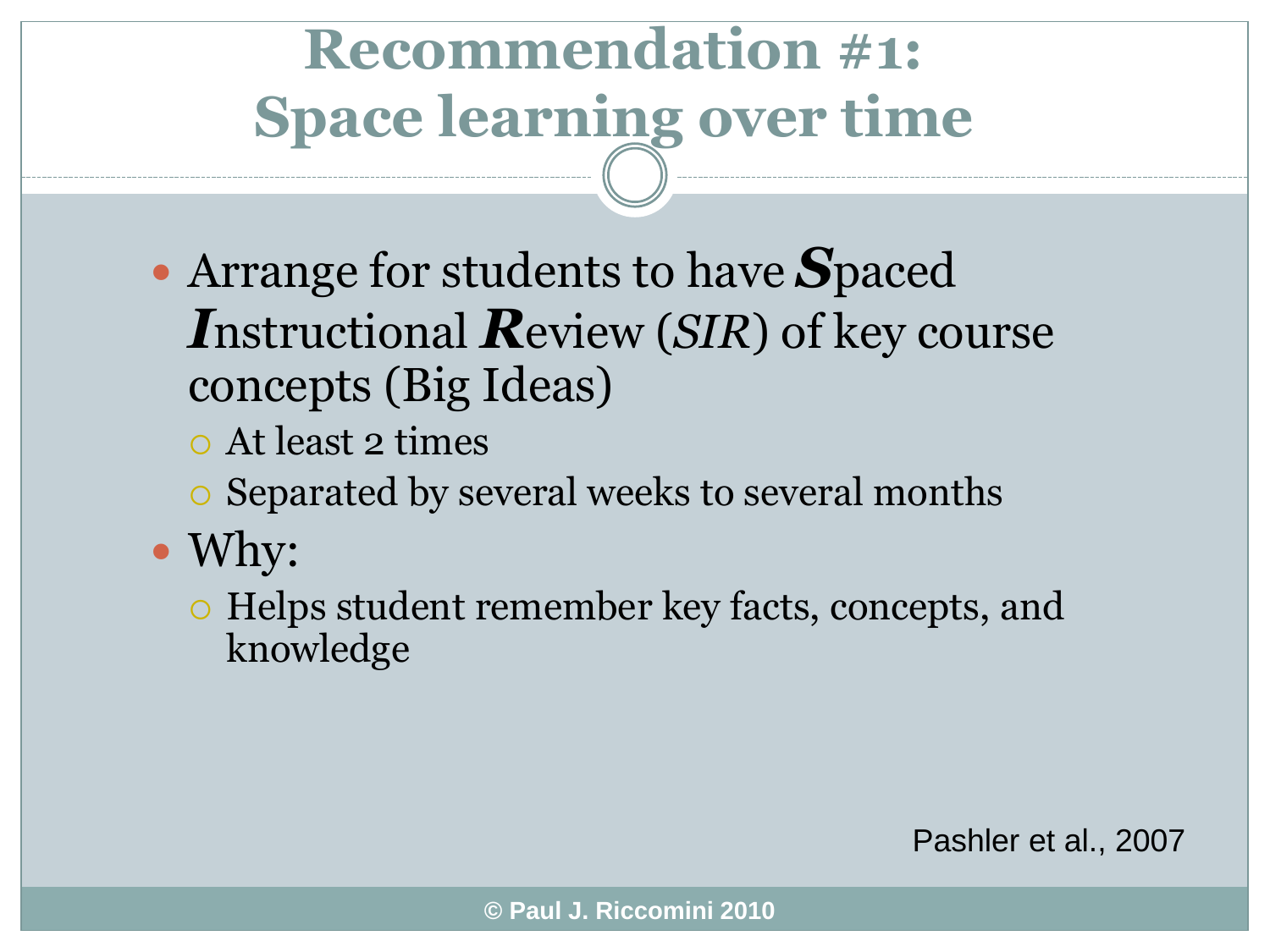## **Recommendation #1 (con't)**

- Caution: some important content is automatically reviewed as the learner progresses through the standard curriculum
	- For example: Students use single digit addition nearly every day in second grade
- This recommendation applies to important knowledge and skills that are not automatically reviewed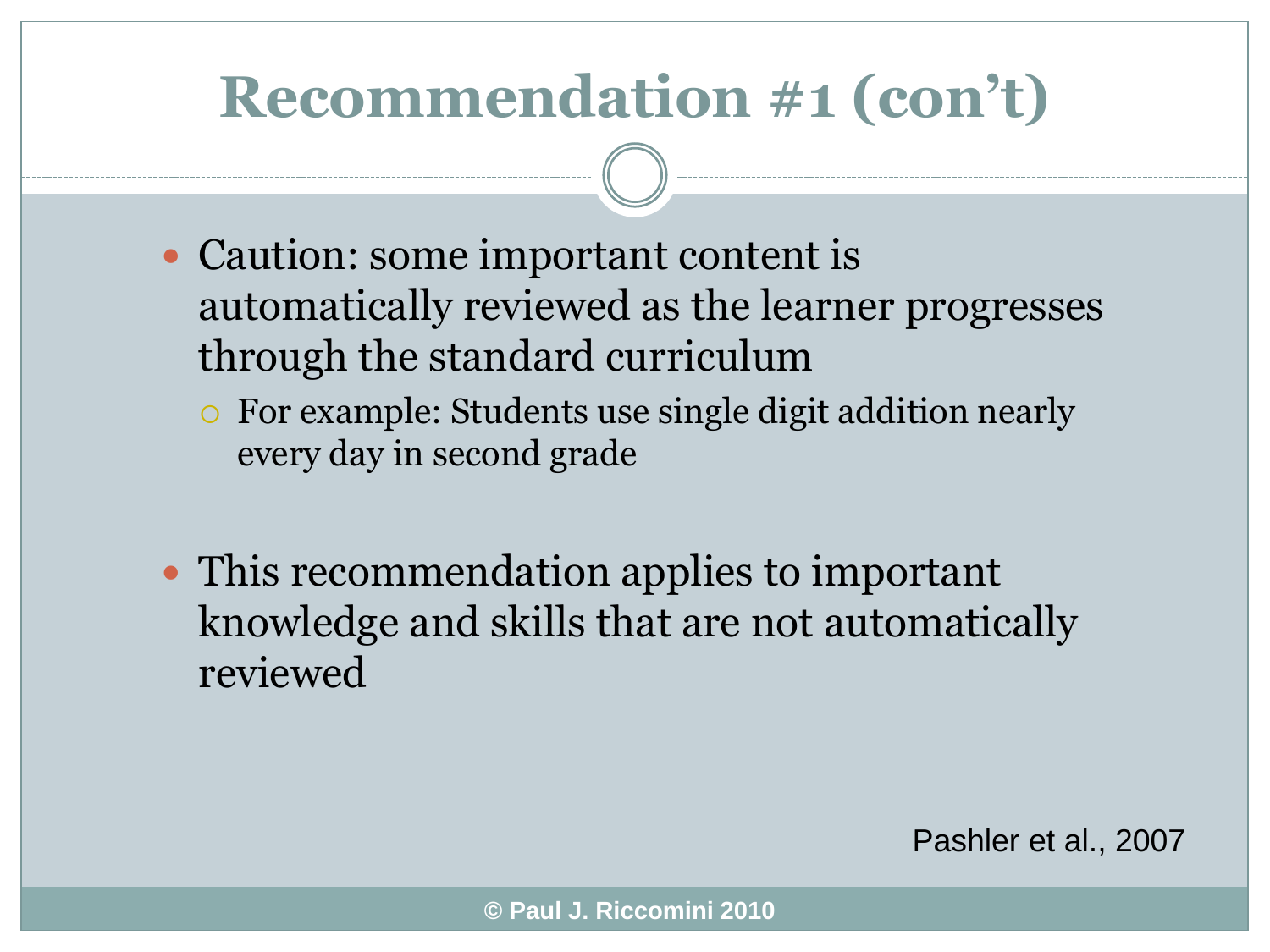#### **Recommendation #1 (con't)**

- Make sure important and essential curriculum content is reviewed at least 3- 4 weeks after it was initially taught.
- Benefits of a delayed review is much greater than the same amount of time spent reviewing shortly after initial instruction (Rohrer & Taylor, 2006).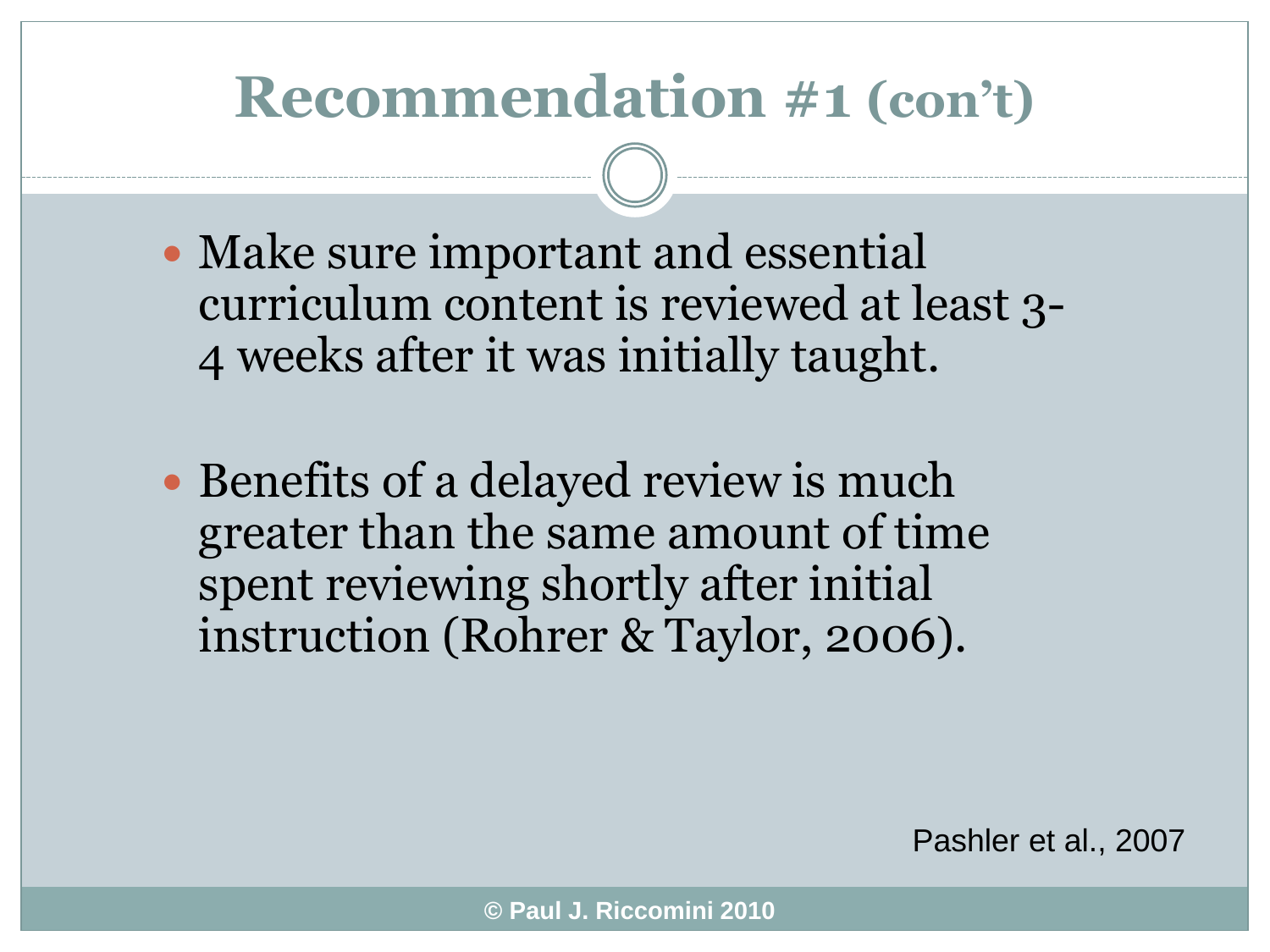## **Recommendation #1 (con't)**

- 1. Use class time to review important curriculum content
	- For example, every other week a  $4<sup>th</sup>$  grade teacher spends half the class reviewing an important math skill taught in the pervious 3-4 weeks (i.e., estimation, LCD, fractions)
- 2. Use homework assignments as opportunities for students to have spaced practice of key skills and content
	- For example, in every homework assignment a math teacher intentionally includes a few problems covering material presented in class 1 or 2 months ago
- 3. Give cumulative midterm and final exams
	- Provides student incentives to study all course material at widely separated points in time.

Pashler et al., 2007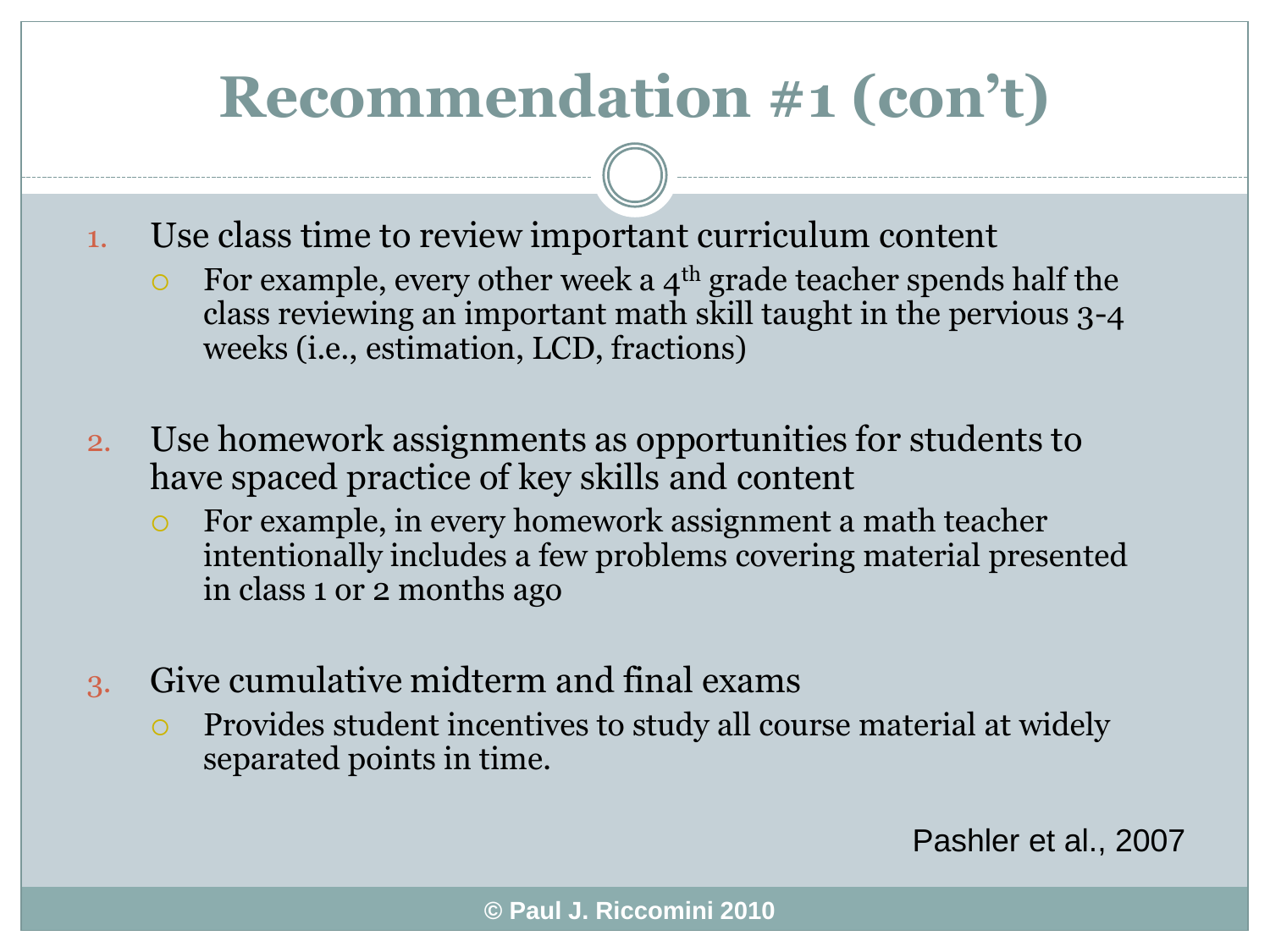- Interleave worked example solutions and problemsolving exercise
- Literally, alternate between worked examples demonstrating one possible solution path and problems that the student is asked to solve independently
- This can markedly enhances student learning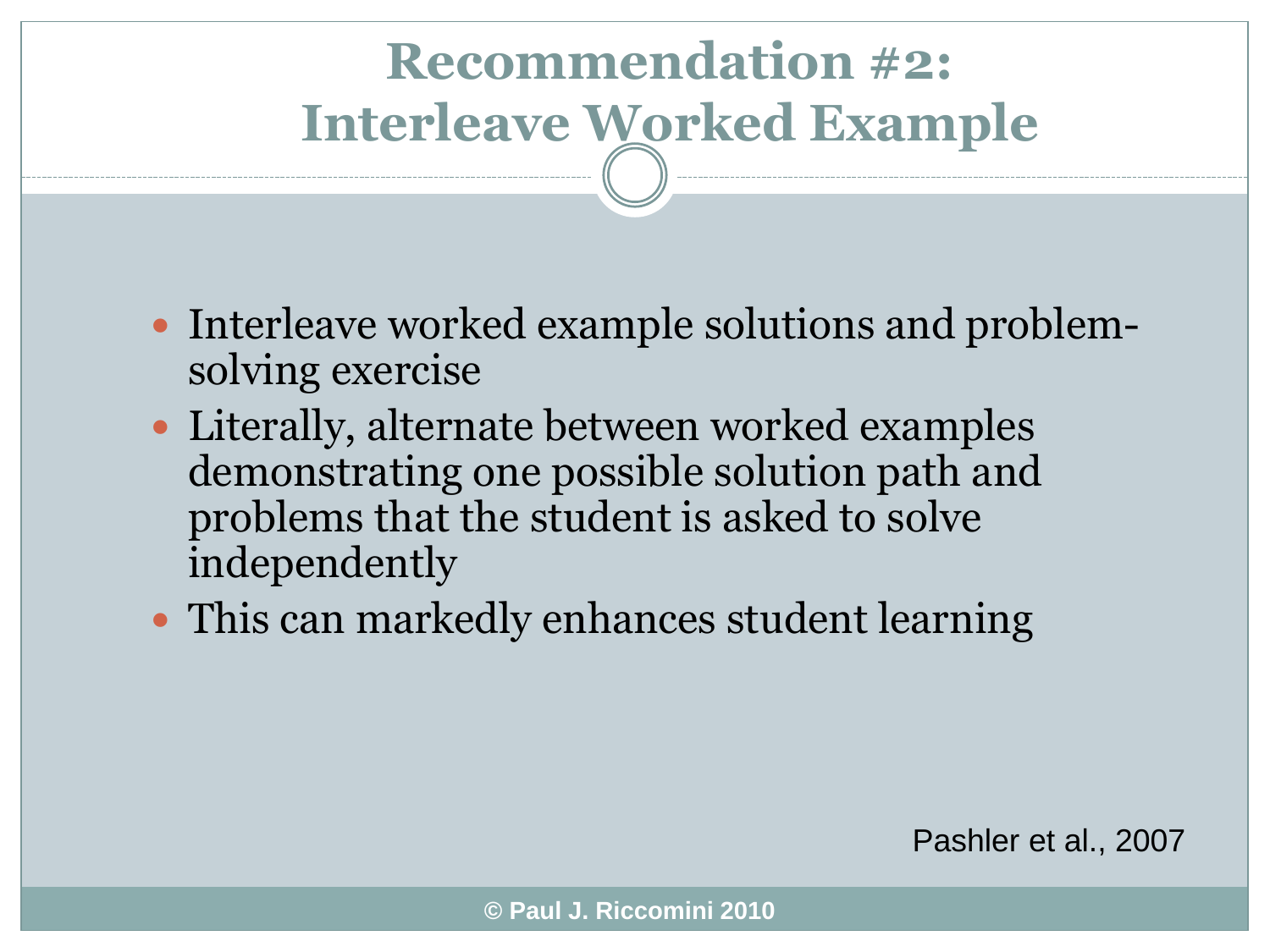• Typical Math Homework assignment

Pg. 155 #1-21 odd

• Students are required to solve all problems.

Solve  $5 + 3x = 20$  for x

Pashler et al., 2007

**© Paul J. Riccomini 2010**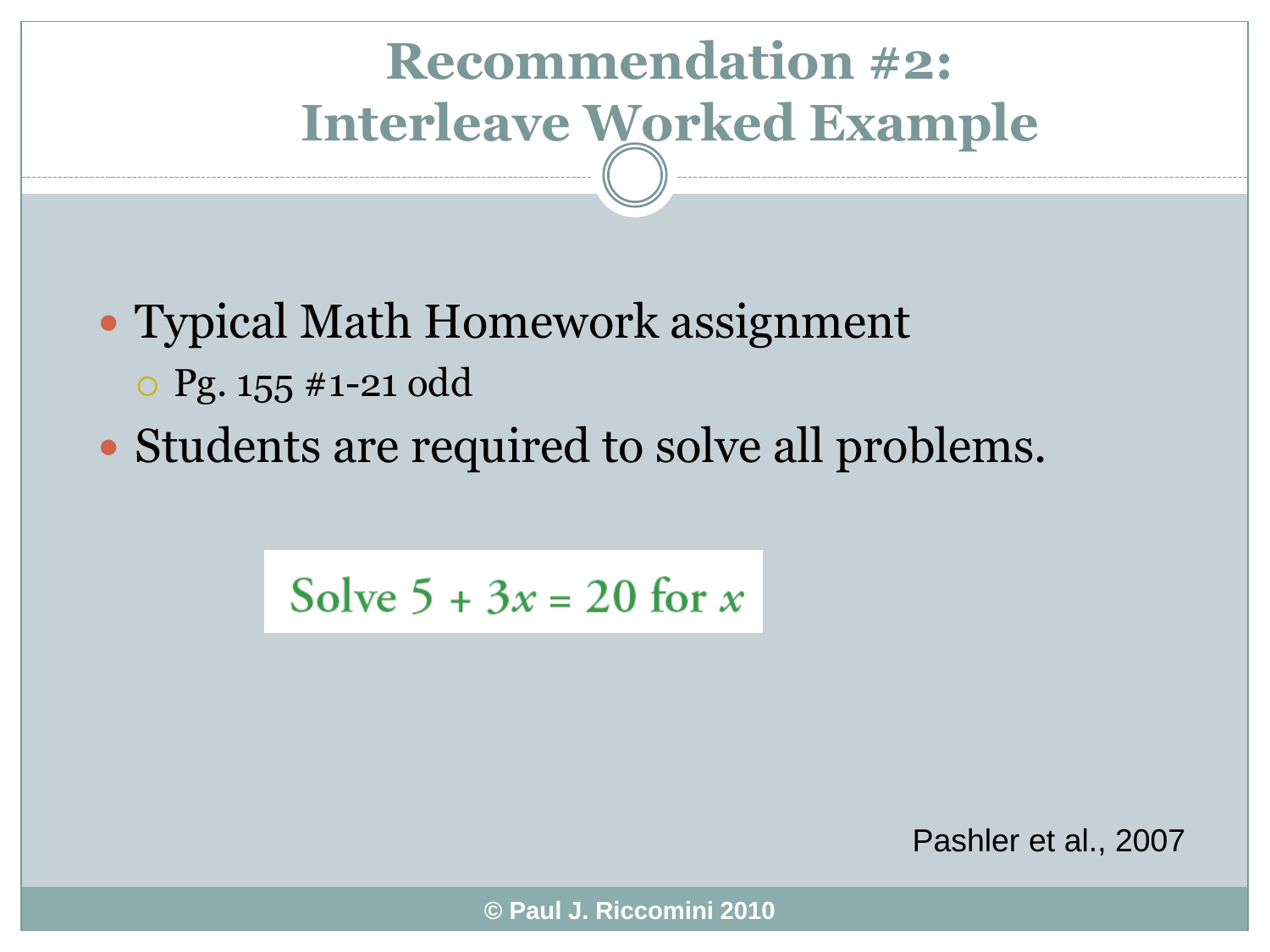• Interleaved Homework assignment Pg 155 1-10 (all)

Odd problems

Below is an example solution to the problem:

"Solve  $12 + 2x = 15$  for x"

Study each step in this solution, so that you can better solve the next problem on your own:

```
12 + 2x = 152x = 15-122x = 3x = 3/2x = 1.5
```
Pashler et al., 2007

**© Paul J. Riccomini 2010**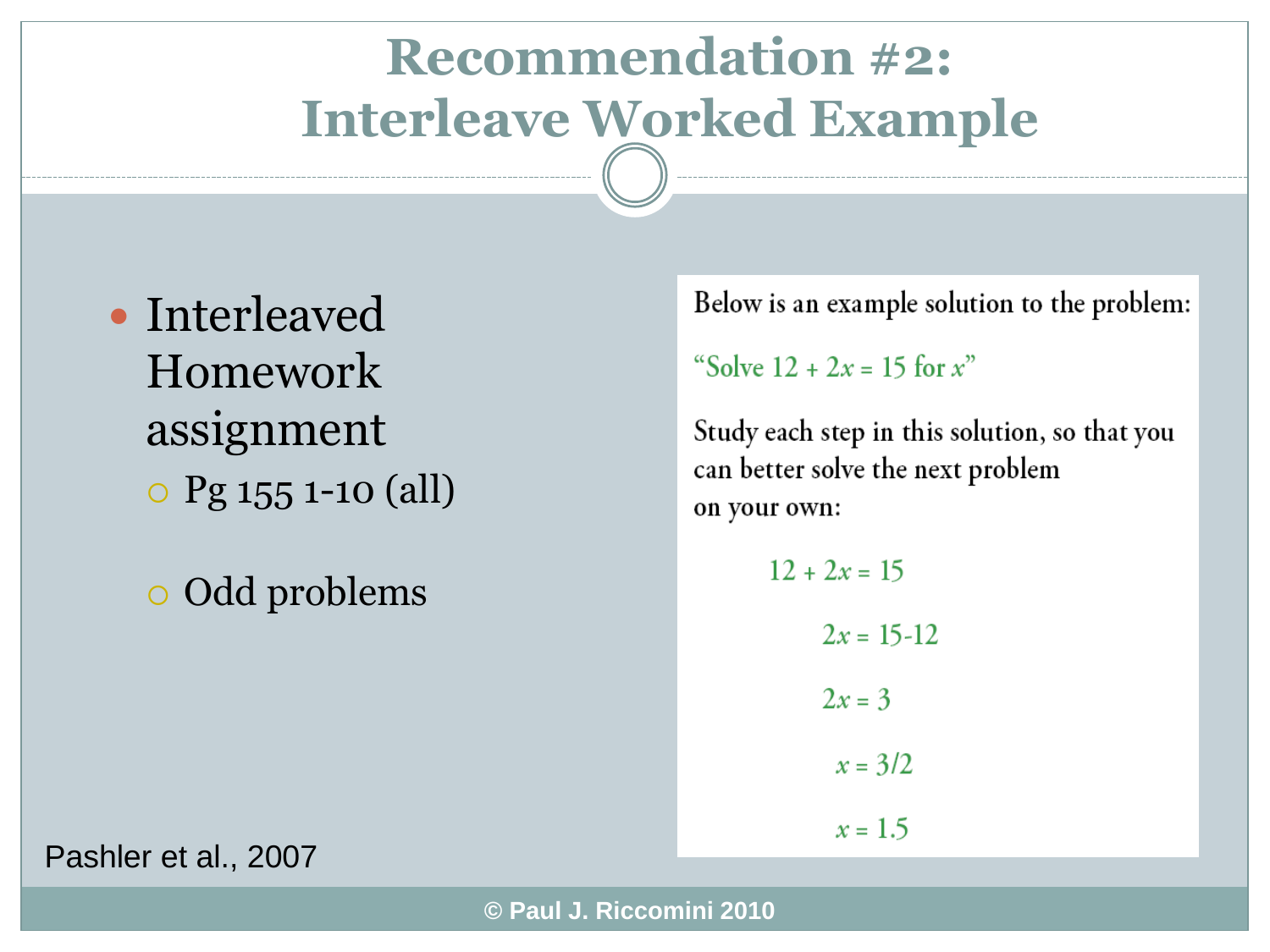#### **Other considerations:**

- The amount of guidance an annotation accompanying the worked out examples varies depending on the situation
- 2. Gradually fade examples into problems by giving early steps in a problem and requiring students to solve more of the later steps
- 3. Use examples and problems that involve greater variability from one example or problem to the next
	- Changing both values included in the problem and the problem formats.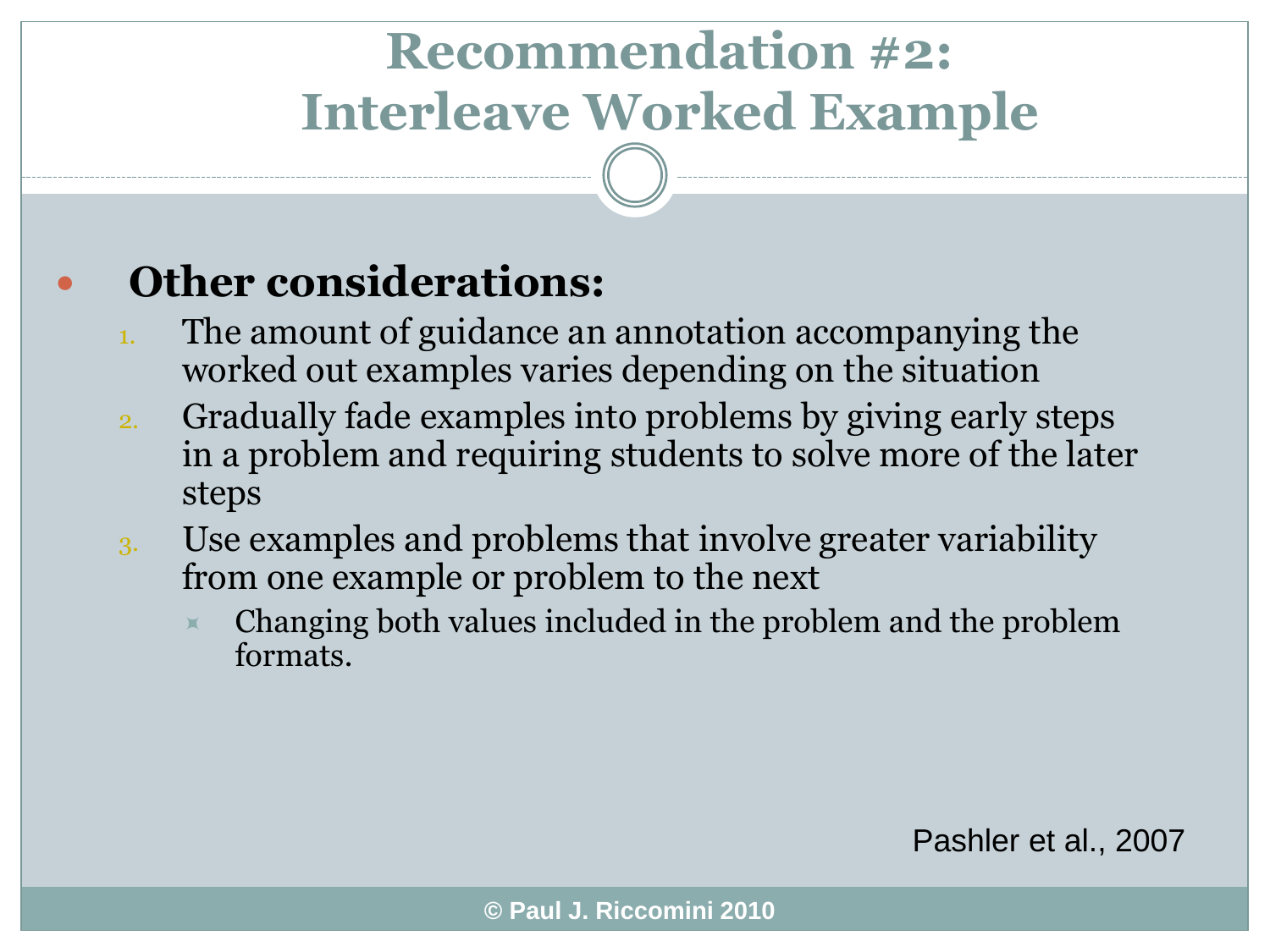#### During Whole Class instruction

- Start off discussion around an already solved problem
	- Pointing out critical features of the problem solution
- 2. After discussion have students pair off in small groups or work individually to solve a problem (JUST ONE!) on their own
- 3. Then back to studying an example, maybe one students present their solutions and have others attempt to explain
- 4. Then after studying the solved example, students are given another problem to try on their own.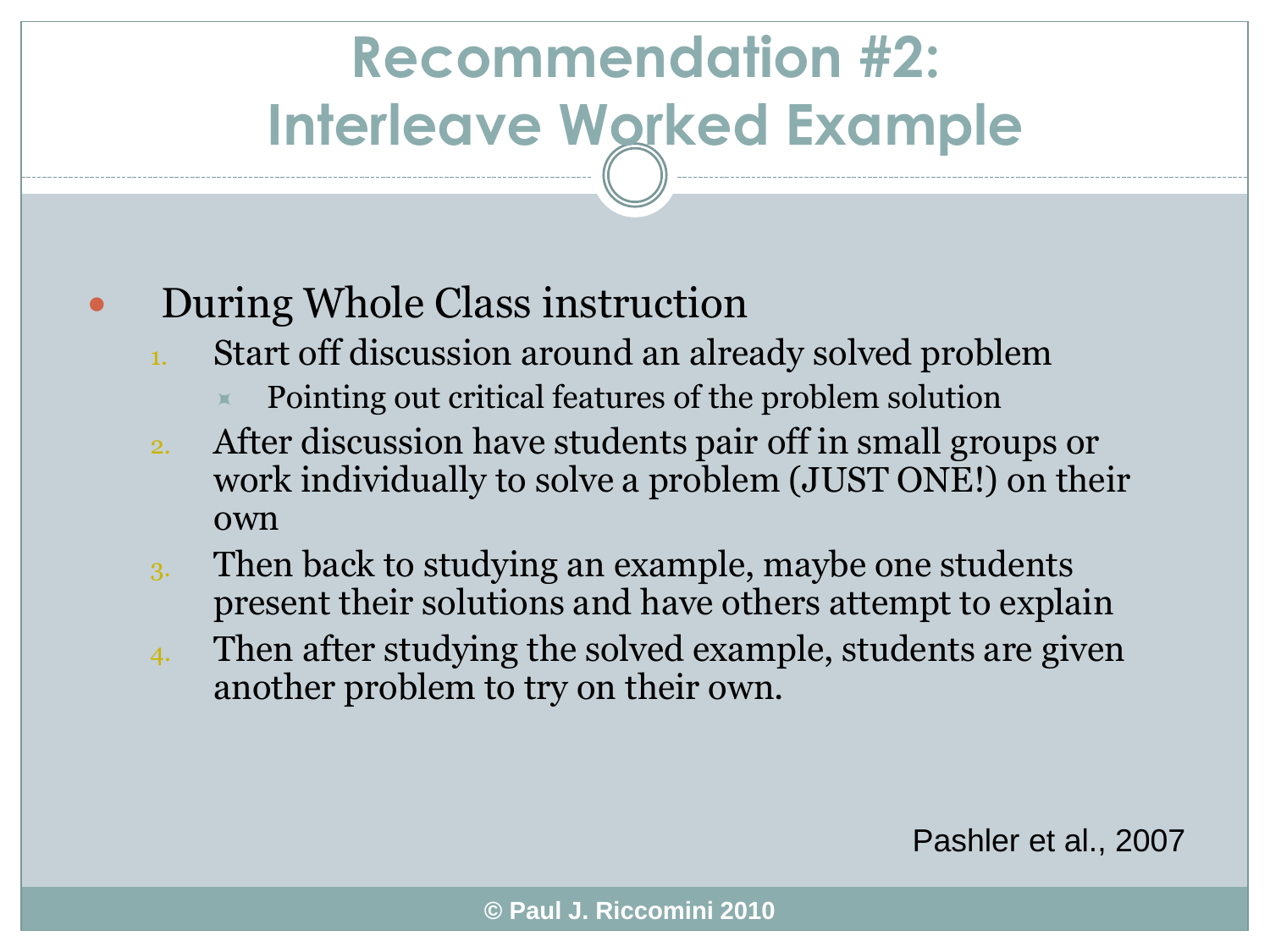#### **Organizing Instruction and Study Time**

#### **Remember it's always easier to work smarter NOT harder**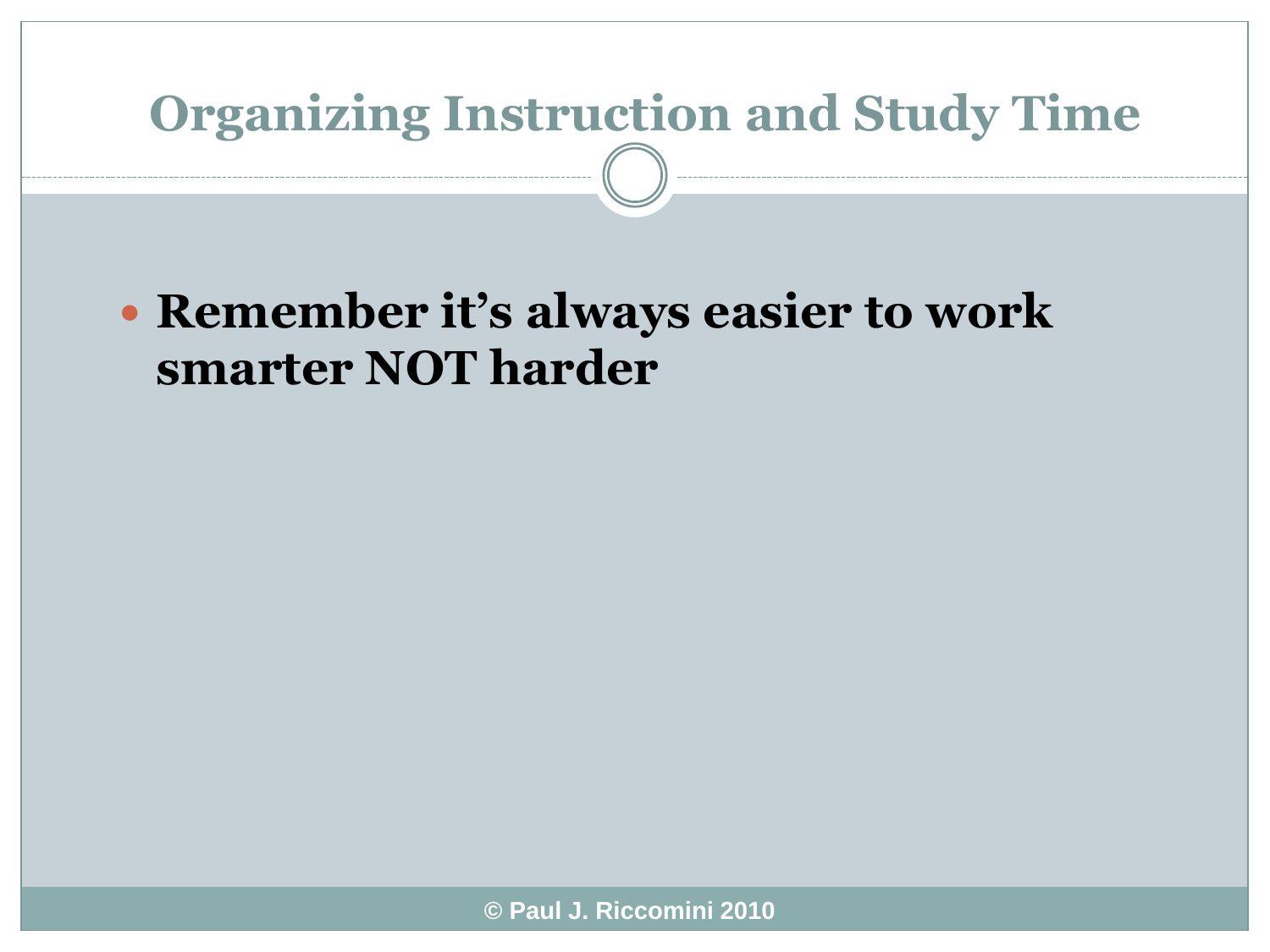#### **Summary**

- Foundation of Tier I and II Instructional supports
	- Explicit and systematic
	- Scaffolding Supports
		- Content
		- Task
		- Material
	- Space Learning Overtime
	- Interleave Worked Out Solutions